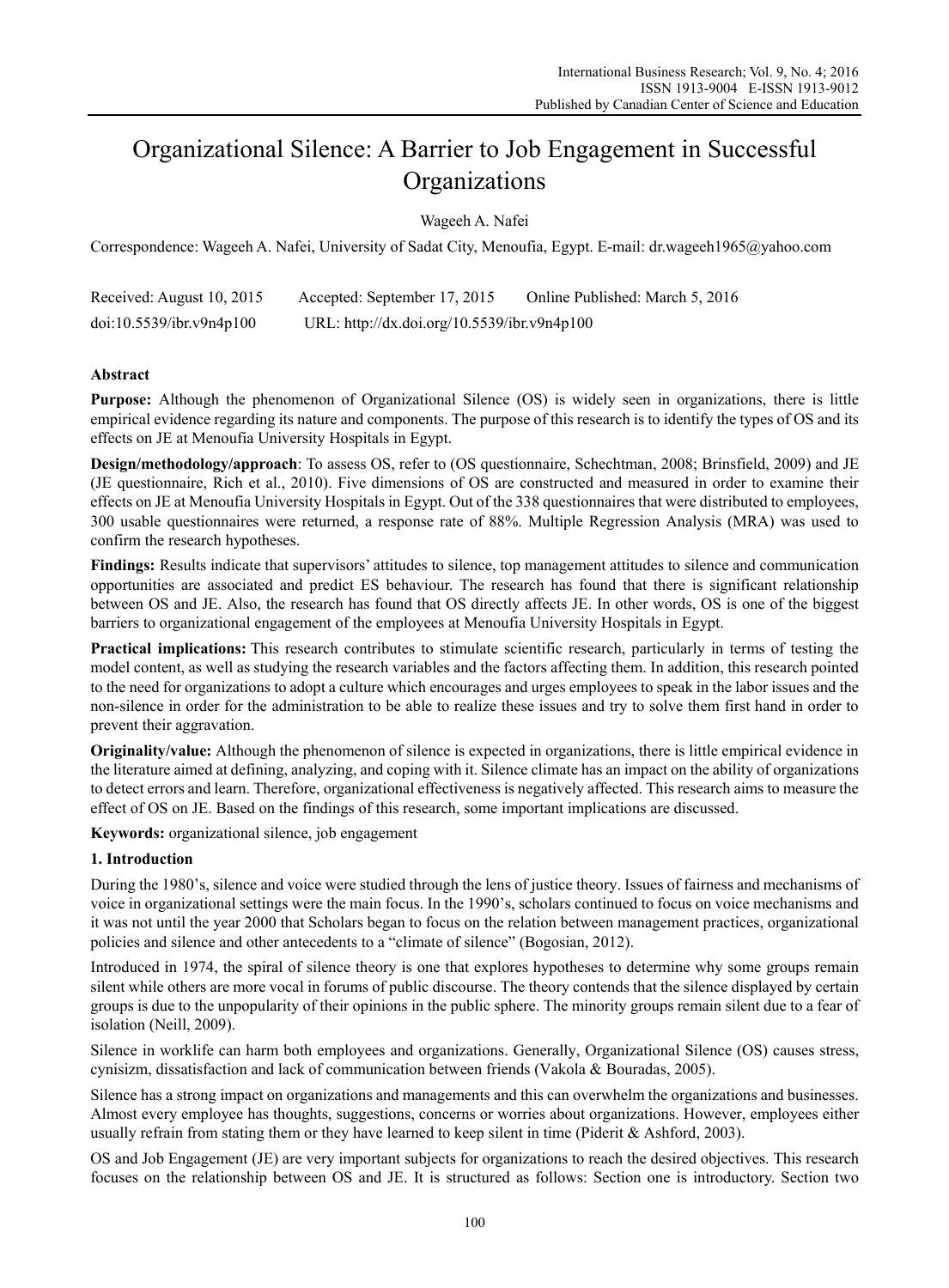presents the literature review. Section three discusses the research methodology. Section four presents the hypotheses testing. Section five explains the research findings. Research recommendations will take place at section six. Section seven handles the research implications. Limitations and future research will take place at section eight. Conclusion will be provided at the last section.

## **2. Literature Review**

## *2.1 Silence*

There are five functions served by silence: (1) it both brings people together and pushes them apart, (2) it can both heal and wound people, (3) it both hides and provides information, (4) it can signal deep thought and/or the absence of thought, and (5) it can indicate either assent or dissent (Jensen, 1973). The target of silence is persons who are perceived to be capable of effecting change or redress (Ashkenas et al., 1998).

Silence is the absence of voice as it has its own form of communication, involving a range of cognitions, emotions or intentions such as objection or endorsement (Pinder & Harlos, 2001).

Silence leads to a reduction in the sense of freedom of individuals to express their views, which contributes to reduce the chances of independence and weak stimulation mechanisms that lead to certain lack of job performance (Premeaux & Bedein, 2003). Silence has psychological effects, as it is an indication of the sense of fear, despair and lack of self-esteem. It may also lead to suicidal ideas (Cortina & Magley, 2003).

Silence doesn't only mean people's silence, but also includes not writing, not being present, negative attitude, not being heard and being ignored. Silence within organizations refers to "quieting, censorship, suppression, marginalization trivialization, exclusion, ghettoization and other forms of discounting (Vakola & Boudaras, 2005; Hazen, 2006).

Employees doing what is expected without speaking up any concerns could be a sign of withdrawal or a way of protesting organizational practices. Silence must be more than a passive acceptance of current situation. When employees remain silent, they withhold some information regarding their organization. This information could be based on either some objective data or some subjective judgment (Brinsfield, 2009).

It is not simple to define silence as the opposite of talking. This is because silence or talk about the organization's performance depends on several motives which should reflect a conscious decision to build on the opportunity cost (Gambartto & Cammozzo, 2010).

Silence is an employee's motivation to withhold or express ideas, information and opinions about work-related improvements (Donaghey, et al. 2011).

# *2.2 Types of Silence*

## 2.2.1 Acquiescent Silence

Acquiescent silence (AS) relates to occasions where employees chose not to express relevant ideas, information and opinions based on resignation which suggests disengaged behaviour (Kahn 1990). AS is synonymous with employees who are essentially disengaged and are unwilling to take steps to enact change (Pinder & Harlos, 2001).

AS is described as an intentionally passive silent behavior. AS is withholding relevant ideas, information, or opinions, based on resignation. AS suggests disengaged behavior that is more passive than active (Van Dyne, et al. 2003). AS is the withholding of information, views, opinions and ideas in the face of developments in the organizations.

AS is a passive behavior. In the case of AS, employees approve the status quo, do not want to speak up much, and do not attempt to change the organizational circumstances. This attitude requires remaining silent purposefully and not being involved in developments. The reason that lies behind employees' failure to speak out is the belief that it will not make a difference even if they do speak out (Karacaoglu & Cingoz, 2008).

## 2.2.2 Defensive Silence

Defensive silence (DS) is based on an employee's personal fear of speaking up. This can be termed as quiescent silence (Pinder & Harlos, 2001).

DS is described as deliberate omission of work related information based on fear of reprisal. DS is intentional and proactive behavior that is intended to protect the self from external threats. In contrast to AS, DS is more proactive, involving awareness and consideration of alternatives, followed by a conscious decision to withhold ideas, information, and opinions as the best personal strategy at the moment. DS differs from the previous form in that defensive silence involves the individual weighing up the alternatives and making a conscious choice to withhold ideas information and opinions as the safest option for the individual at that point in time (Van Dyne, et al., 2003).

DS is a proactive and conscious behavior with the urge of self-protection against external threats (Karacaoglu & Cingoz, 2008).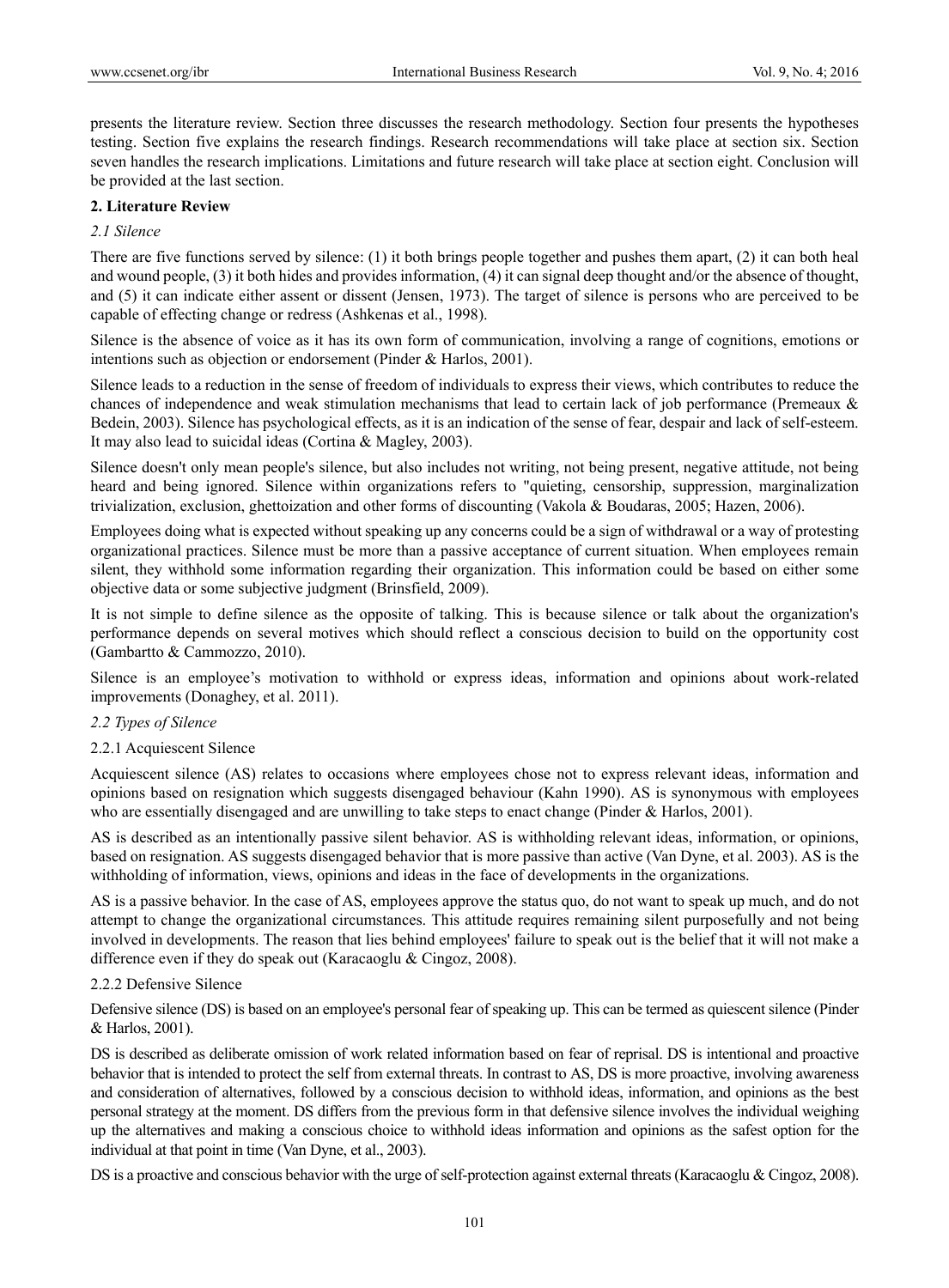# 2.2.3 Pro-social Silence

Pro-social silence is withholding of work related information for the benefit of others including the organization. Pro Social silence as intentional and proactive behaviour is primarily focused on others. Pro Social silence involves conscious decision making by an employee. It arises from a concern for others instead of fear of negative personal consequences (Korsgaard et al., 1997).

Pro social silence is withholding work-related ideas, information, or opinions with the goal of benefiting other people or the organization-based on altruism or cooperative motives. This form of silence is intentional, proactive and other-oriented. In other words, primary priority of an employee who decides to remain silent is not himself but the external factors (Van Dyne et.al., 2003).

Pro social silence is the refusal to express ideas information or opinions so that others in the organization might benefit from it. This silence is motivated by the desire to help others and share the duties. It is considerate and focuses on others (Podkasoff et al., 2000).

Like Organizational Citizenship Behavior (OCB), pro-social silence is intentional and proactive behavior that is primarily focused on others. Like OCB, pro-social silence is discretionary behavior that can not be mandated by an organization. Like DS, pro-social silence is based on awareness and consideration of alternatives and the conscious decision to withhold ideas, information, and opinions. In contrast to DS, pro-social silence is motivated by concern for others, rather than by fear of negative personal consequences that might occur from speaking up (Van Dyne, et al. 2003).

## 2.2.4 Protective Silence

Protective silence is where employees can be silent and accept decisions of higher level management. One of the most important causes of silence is the good relationship between the organization and employees. Therefore, employees prefer to be silent instead of telling what is wrong in their organizations. For that reason silent employees never share their opinion to solve conflict in the organization (Morrison & Milliken, 2003; Perlow & Repenning, 2009, Alparslan 2010).

## *2.3 Organizational Silence*

There are two important differentiating characteristics of OS. First, OS is focused on collective-level dynamics. Second, OS was on why employees intentionally choose to remain silent, rather than on why they do not choose to speak-up. OS is the hard choice made by employees within some organizations to keep their thoughts and opinions quiet and shut themselves away from company decisions. OS can lead to several consequences on organizations and employees. Employees believe that they are to be punished openly or discreetly when they express their opinions about organizational issues and faults (Morrison & Milliken, 2000).

OS not only slows down organizational development but also cause several consequences such as decreasing in employees' commitment levels, causing interior conflicts, reducing decision making process, blocking change and innovation, preventing positive or negative feedbacks to the management. OS also cause an increase of behaviours such as breaking down of morale and motivations of employees, absenteeism, tardiness and releases which negatively affect individual and organizational activities. Employees, who are concerned and under stress, are increasingly involved in the swirl of silence (Morrison & Milliken, 2000).

OS means the presence of a common perception among employees limiting their participation in providing their knowledge about the issues and policies of the Organization (Nennete, 2002).

OS is deliberate prevention of information and opinions by the staff of the organization (Van Dyne, et al, 2003).

OS is a condition that occurs when people cannot contribute freely to organizational discourse (Bowen & Blackmon, 2003).

OS is the common choice made by organization members despite all research extolling the virtues of upward information for organizational health (Glauser, 1984; Deming, 1986; Rodriguez 2004).

OS refers to the employee's failure to participate views and suggestions on important labor issues and choosing to remain silent. OS may cause labour turnover, lack of motivations and a tendency towards low endeavor for reaching organizational aims. OS may cause insignificance feeling, lack of control perception and cognitive in consistency (Vakola & Bouradas, 2005).

OS refers to the collective-level phenomenon of doing or saying very little in response to significant problems or issues facing an organization or industry because of negative reactions (Henriksen & Dayton, 2006).

OS is a variable which can prevail about barriers to effectiveness, commitment and performance (Beer 2009).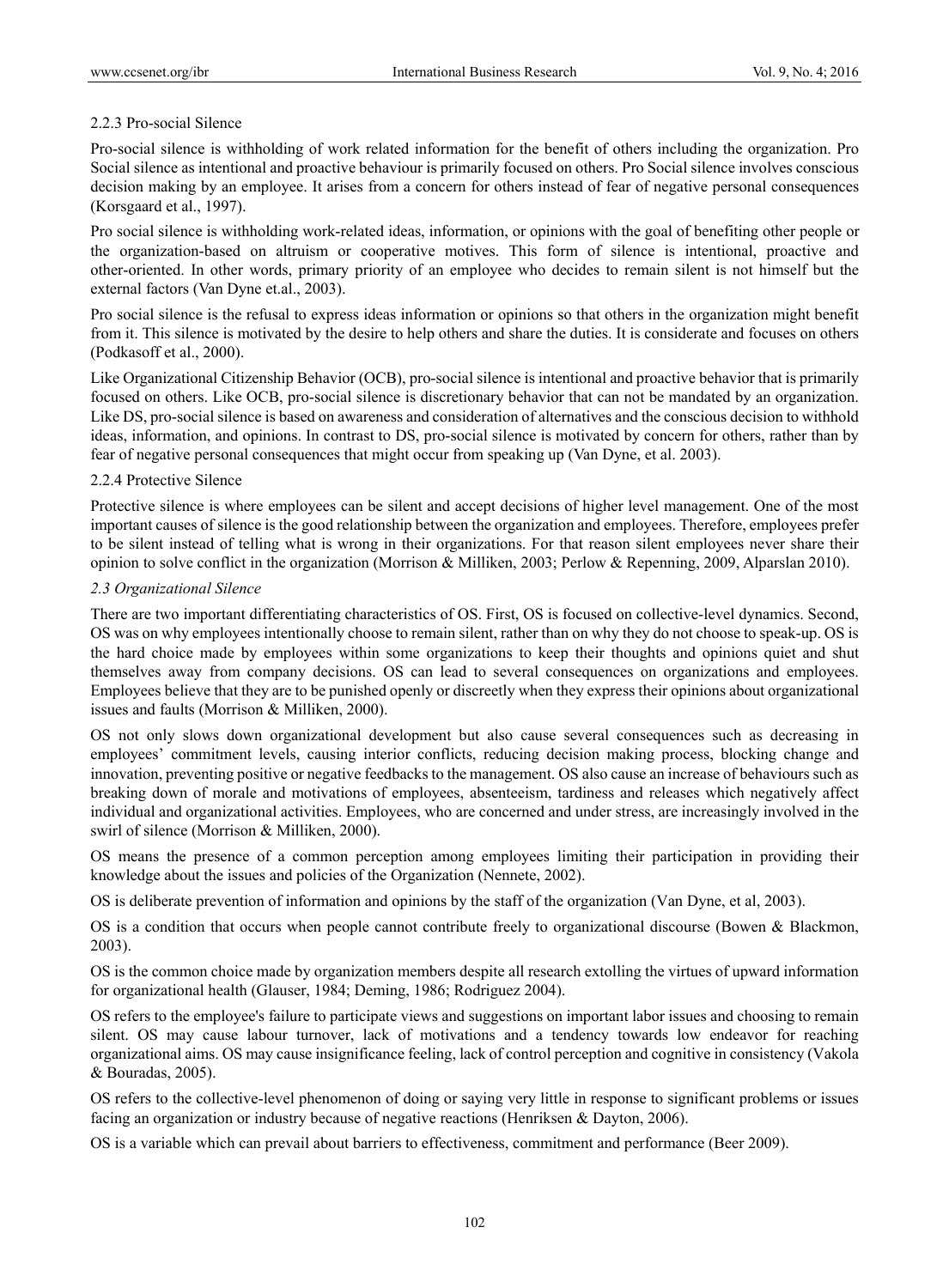OS is an inefficient organizational process that wastes cost and efforts and can take various forms, such as collection silence in meetings, low levels of participation in suggestion schemes, and low levels of collective voice (Shojaie et al., 2011).

OS occurs when employees intentionally withhold their knowledge and ideas regarding organizational issues. Many organizations have been involved in solving a major puzzle and that is most people know the fact about certain problems of organization but do not have the courage to express those facts to their supervisors (Morrison & Milliken, 2000; 2003; Bowen & Blackmon, 2003; Brinsfield et al., 2009; Tulubas & Celep, 2012).

#### *2.4 Organizational Silence Factors*

There are multiple views about the factors leading to OS (Schechtman, 2008), because of its many different determinants or causes, as follows: (1) support the top management of silence, (2) lack of communication opportunities, (3) support of supervisor for silence, (4) official authority, and (5) the subordinate's fear of negative reactions (Brinsfield, 2009).

#### 2.4.1 Support of the Top Management of Silence

The role of top management is instrumental in the success of the business organizations. The availability of a high degree of confidence in the administration reduces concerns of speaking freely about the problems and issues of labor. Climate of confidence in the top management reduces the feelings of uncertainty (Weber & Weber, 2001).

The attitudes and values of the top management may contribute greatly to the formation of a climate of silence, as some organizations prohibit employees from saying what they know or feel (Argyris, 1997).

The top management practices may lead to increased levels of silence within the organization. These practices are represented in two factors (Morrission & Milliken, 2000).

# 2.4.1.1 Managers' Fear of Negative Feedback

The top management may be afraid of getting negative feedback information from the subordinates, as it may feel threatened as a result of this information, particularly, if they involve its members personally or their work. Because of that, those members would eschew this information, and even if it reached them they would neglect it or question the credibility of the source, believing that the feedback from the bottom may be less accurate and less legitimate (Vakola  $\&$ Bouradas, 2005).

## 2.4.1.2 Managers' Implicit Beliefs

Silence increases when the top management is in an ivory tower prohibiting it from seeing the actual reality because of lack of access to information, or due to welcoming the good information rather than the negative (Van, Dyne, et al, 2003).

Thus, the support of top management of silence leads employees not to talk about work issues. Besides, the administration may describe employees who talk about labor issues as problem makers (Milliken, et al., 2003).

#### 2.4.2 Lack of Communication Opportunities

Contact is essential to the effectiveness of any organization. It represents the transfer of information verbally or using other means for the purpose of persuasion and influencing the behavior of others. Among the most important functions of the communication process is that it provides individuals with the necessary information for the purpose of decision-making, as it represents an outlet to express feelings, opinions and trends. It is an important means to satisfy social needs of individuals (Robbins & Judge, 2013).

The more contact opportunities within the organization, the greater participation and expression of opinion on issues and problems of the work, as employees have the opportunity to make suggestions, which increase the degree of career belonging and involvement of employees (Smidts, et al., 2001).

#### 2.4.3 Support of Supervisor for Silence

The relationship of supervisor's strength and stature to silence or talking can be analyzed in two ways: on the one hand, the subordinate may tend to talk more than keep silence with a strong supervisor, because this subordinate believes that the supervisor has the ability to resolve any problem or issue related to work. Here, a subordinate finds it useful to talk in the presence of a supervisor who has the powers to solve work problems within the organization (Morrison & Milliken, 2000).

On the other hand, the freedom to express dissenting opinion may be restricted when working under the leadership of a supervisor with prestige and power, because the subordinate tends to the option of silence due to fear of the negative impact of expressing the dissent opinion (Turner & Pratkanis, 1998).

The supervisor's behavior creates a microcosm climate of silence at the level of the department where he works. Therefore, subordinates tend to silence (Spreitzer, 1996; Sugarman, 2001).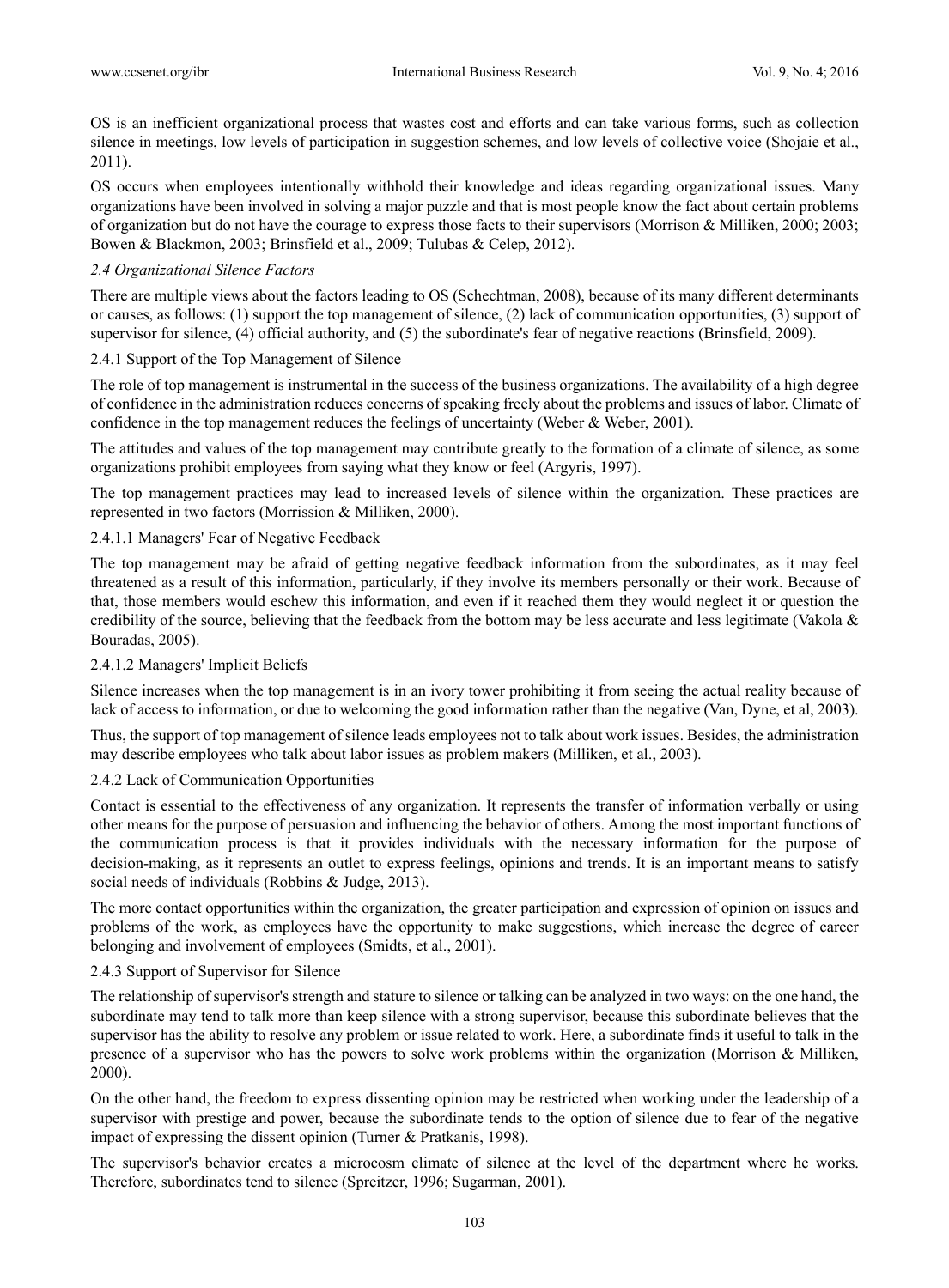The subordinates' silence is influenced by trends and tendencies of the supervisors to silence rather than trends and tendencies of top management. Therefore, when the supervisor listens to his subordinates, they will consider him a role model, and tend to involve themselves in labor issues and talk about it (Sparrowe & Liden, 2005).

In spite of that, power and status of the supervisor can increase or decrease the silence of subordinates, but many researchers assert that subordinates are more sensitive to the risks of talking more than the benefits, in the presence of a strong supervisor (Edmondson, 1996).

## 2.4.4 Official Authority

Officialdom is the degree by which the activities carried out by employees are formed within the organization, through the adoption of several measures (Moorhead & Criffin, 2004).

Officialdom is based on the strength of the position or location in the organizational structure. Dealing follows specific orders and a bureaucrat approach through decision-making centralization, and the use of regulations to deal with the problems and issues of work. At this point, the organization lacks an effective mechanism for information feedback. This is because there are few upwards communication channels because heads believe that the views of the subordinates are unimportant and therefore tend to silence (Ashford et al., 1998).

#### 2.4.5 Subordinate's Fear of Negative Reactions

The fear of the reaction may lead employees to believe that talking about work problems might deprive them of their jobs or upgrade to higher positions within the organization (Milliken, et al, 2003).

#### *2.5 Organizational Silence Effects*

There are several implications of OS, as silence is of a significant impact on individuals and the organization (Bogosian, 2012).

OS correlates negatively with three dimensions of organizational trust (trust in the organization, trust in leadership, trust in the supervisor). This means that the more silence means less trust (Nikolaou, et al., 2011).

OS does have implications and consequences on the climate of trust within the organization, because it leads to poor relations of trust between employees due to lack of dialogue between them (Willman et al., 2006).

The effects of OS are not limited to the organization, as it can negatively affect the behavior of individuals working in the organization. These effects are represented in (1) the individual feeling unappreciated, as he does not contribute in earnest in the issues of the organization, reducing the importance and value of his presence, (2) lack of the individual's ability to control, reducing motivations at work and participation in the issues within the organization, and (3) the individual suffering from cognitive dissonance. This is because silence makes it difficult to the individual to strike a balance between his beliefs and behaviors (Hazen, 2006).

There are negative impacts of OS. They are (1) poor participation of employees in decision-making because of the lack of the channels or opportunities of communication, (2) reducing dealing with conflict or dispute in an effective manner, and (3) weakness of the employees' capacity to learning and self-development (Low et al ., 2002).

#### *2.6 Job Engagement*

Job Engagement (JE) is the emotional link between the employee and the organization, in which he works (Joshi & Sodhi, 2011).

JE means that employees do what they are told and adapt their work according to job description and in light of the traditional work environment (Frese & Fay, 2008). JE is the involvement and enthusiasm of the employee to the organization in terms of being ready to devote more effort and innovation (Griffin et al, 2008).

JE is the internal merging of the individual to work, or the psychological congruence and responding to work, something which will affect the individual self-achievement or his commitment to work (Kanungo, 1982).

JE means that the individual likes to do or interested in the work he is associated with, since individuals who love their jobs are working with more productivity and efficacy (Pollock, 1997).

JE represents the degree to which the individual merges with the job he exercises by sensing its importance, so that JE is associated with both the mental and emotional aspects (Riipinen, 1997).

JE means that the employee is aware of the nature of work in the organization, and working closely with co-workers in order to improve the functionality for the benefit of the organization (Bevan et al, 1997).

There are three basic elements of JE. They are (1) work as the primary interest of man's life, (2) active participation in labor, (3) performance as the basis of self-realization, and (4) performance association with self-conception (Rasmey et al, 1995).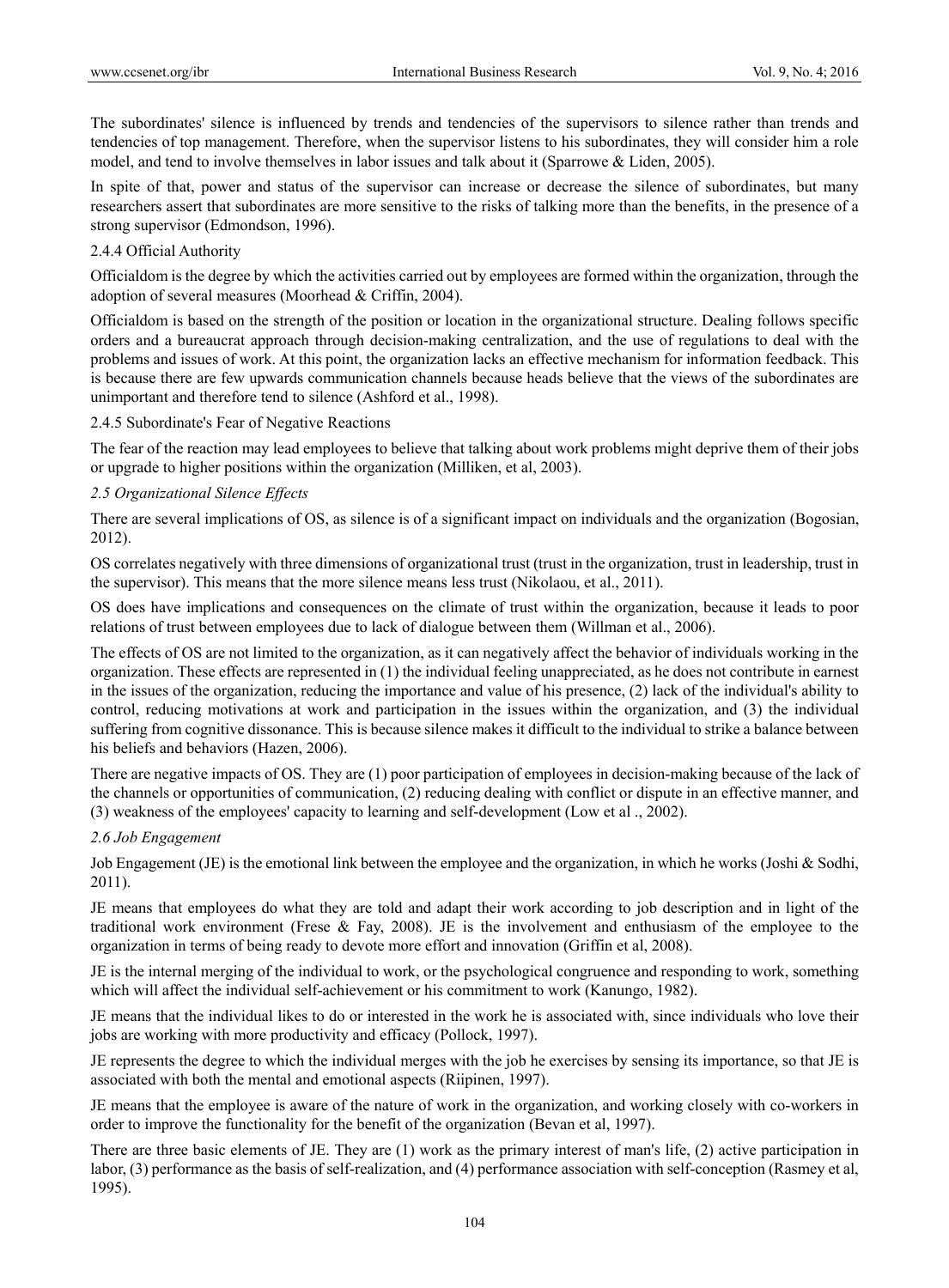JE is the commitment and communication of the employee to the job and the organization to which he works (Sweem, 2008).

There are three key aspects to encourage the employee engagement which are (1) workers' experience and their psychological and personal affairs, (2) employers and their ability to create the conditions that encourage employees' engagement and (3) interaction among employees at all the administrative levels of the organization (Tiwar, 2011).

In light of this, the research identifies JE as the positive feeling of the employee towards the organization to which he works in a way that contributes in a high degree in achieving their goals and values.

There are three main dimensions of JE. They are cognitive engagement, emotional engagement, and physical engagement. Cognitive engagement means that individuals are fully engaged in exercising the tasks they are assigned with. Emotional engagement means the existence of a strong relationship between emotions, thoughts, and feelings of the individual and the organization, to which he works**.** Physical engagement means directing man's physical energies towards the completion of a specific task in a way that contributes to achieving the organization's objectives efficiently and effectively (Rich et al., 2010).

#### **3. Methodology**

#### *3.1 Research Model*

The proposed comprehensive conceptual model is presented in Figure (1). The diagram below shows that there is one independent variable of OS. There is one dependent variable of JE. It shows the rational links among the variables. The research model is as shown in the following figure.

The research framework suggests that OS has an impact on JE. OS as measured consisted of support of the top management of silence, lack of communication opportunities, support of supervisor for silence, official authority, and subordinate fear of negative reactions (Schechtman, 2008; Brinsfield, 2009).

JE is measured in terms of cognitive engagement, emotional engagement, and physical engagement (Rich et al., 2010).



Figure 1. Proposed Comprehensive Conceptual Model

## *3.2 Research Questions and Hypotheses*

The researcher found the research problem through two sources. The first source is to be found in previous studies, and it turns out that there is a lack in the number of literature reviews that dealt with the analysis of the relationship between OS and JE. This called for the researcher to test this relationship in the Egyptian environment.

The second source is the pilot study, which was conducted in an interview with (30) employees in order to identify the relationship between OS and JE. The researcher found several indicators notably the important and vital role that could be played by OS. As a result of the discussions given above, the research questions are as follows: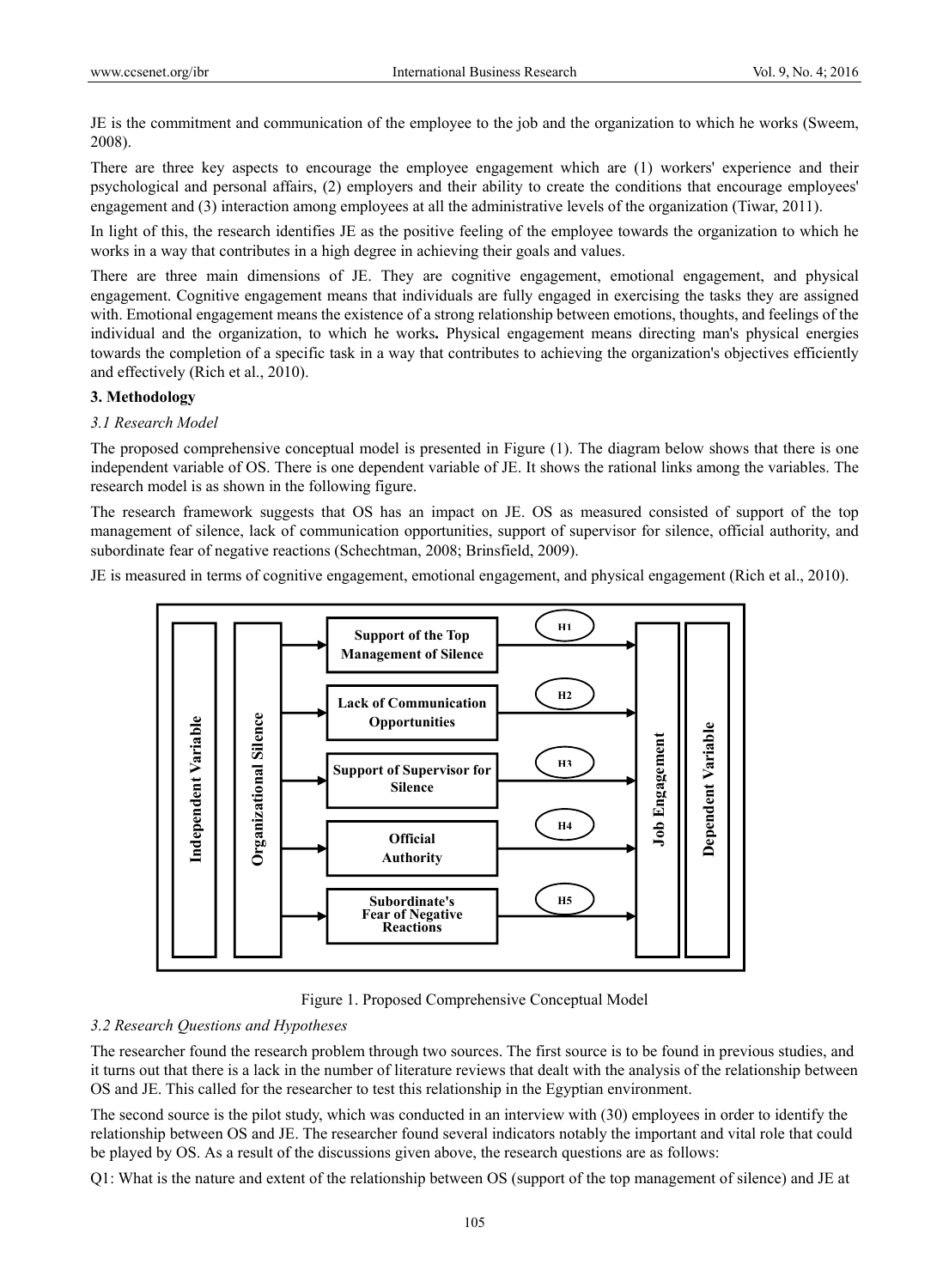Menoufia University Hospitals in Egypt.

- Q2: What is the nature of the relationship between OS (lack of communication opportunities) and JE at Menoufia Univer sity Hospitals in Egypt.
- Q3: What is the statistically significant relationship between OS (support of supervisor for silence) and JE at Menoufia Univer sity Hospitals in Egypt.
- Q4: What is the nature and extent of the relationship between OS (official authority) and JE at Menoufia University Hospitals in Egypt.
- Q5: What is the nature of the relationship between OS (subordinate's fear of negative reactions) and JE at Menoufia Univer sity Hospitals in Egypt.

There are studies in literature that study OS and JE factors separately and within the frame of bilateral relation, there is no study that examines these two factors collectively at the Egyptian environment. This study aims to contribute to the literature by examining the research variables collectively and reveal the interaction between the research variables.

As a result of the discussions given above, the following hypotheses were developed to test the effect of OS on JE at Menoufia University Hospitals in Egypt.

- H1: OS (support of the top management of silence) of employees has no statistically significant effect on JE at Menoufia University Hospitals in Egypt.
- H2: OS (lack of communication opportunities) of employees has no statistically significant impact on JE at Menoufia Univer sity Hospitals in Egypt.
- H3: OS (support of supervisor for silence) of employees has no statistically significant influence on JE at Menoufia Univer sity Hospitals in Egypt.
- H4: OS (official authority) of employees has no statistically significant effect on JE at Menoufia University Hospitals in Egypt.
- H5: OS (subordinate's fear of negative reactions) of employees has no statistically significant impact JE at Menoufia Univer sity Hospitals in Egypt.
- *3.3 Population n and Sample*

The population of the study included all employees at Menoufia University Hospitals in Egypt, including, physicians, nurses and administrative staff. The total population is 2839 employees.

Determination of sample size was calculated using the formula (Daniel, 1999) as follows:

n=
$$
N \times (Z)^2 \times P (1-P)
$$

$$
d^2 (N-1) + (Z)^2 \times P (1-P)
$$

The number of samples obtained by 338 employees at Menoufia University Hospitals in Egypt in Table (1).

Table 1. Distribution of the Sample Size

| <b>Job Category</b>  | Number | Percentage | <b>Size of Sample</b>         |
|----------------------|--------|------------|-------------------------------|
| Physicians           | 486    | $171\%$    | $338X$ 17.1% = 58             |
| <b>Nurses</b>        | 1675   | 59.0%      | $338 \text{ X } 59.0\% = 199$ |
| Administrative Staff | 678    | 23.9%      | $338 \text{ X } 23.9\% = 81$  |
| Fotal                | 2839   | 100%       | $338 \text{ X } 100\% = 338$  |

Source: Personnel Department at Menoufia University in Egypt, 2015

Descriptive statistics are used to describe some of the features of the respondents at Menoufia University Hospitals in Egypt who participated in the survey. Table (2) provides more detailed information about the sample and the measures.

# *3.4 Procedure e*

The goal of this study was to identify the relationship between OS and JE at Menoufia University Hospitals in Egypt.

A survey research method was used to collect data. The questionnaire included three questions, relating to OS, JE, and demographic information of employees at Menoufia University Hospitals in Egypt.

Data collection took two months. Survey responses were 88%, 300 completed surveys out of the 338 distributed.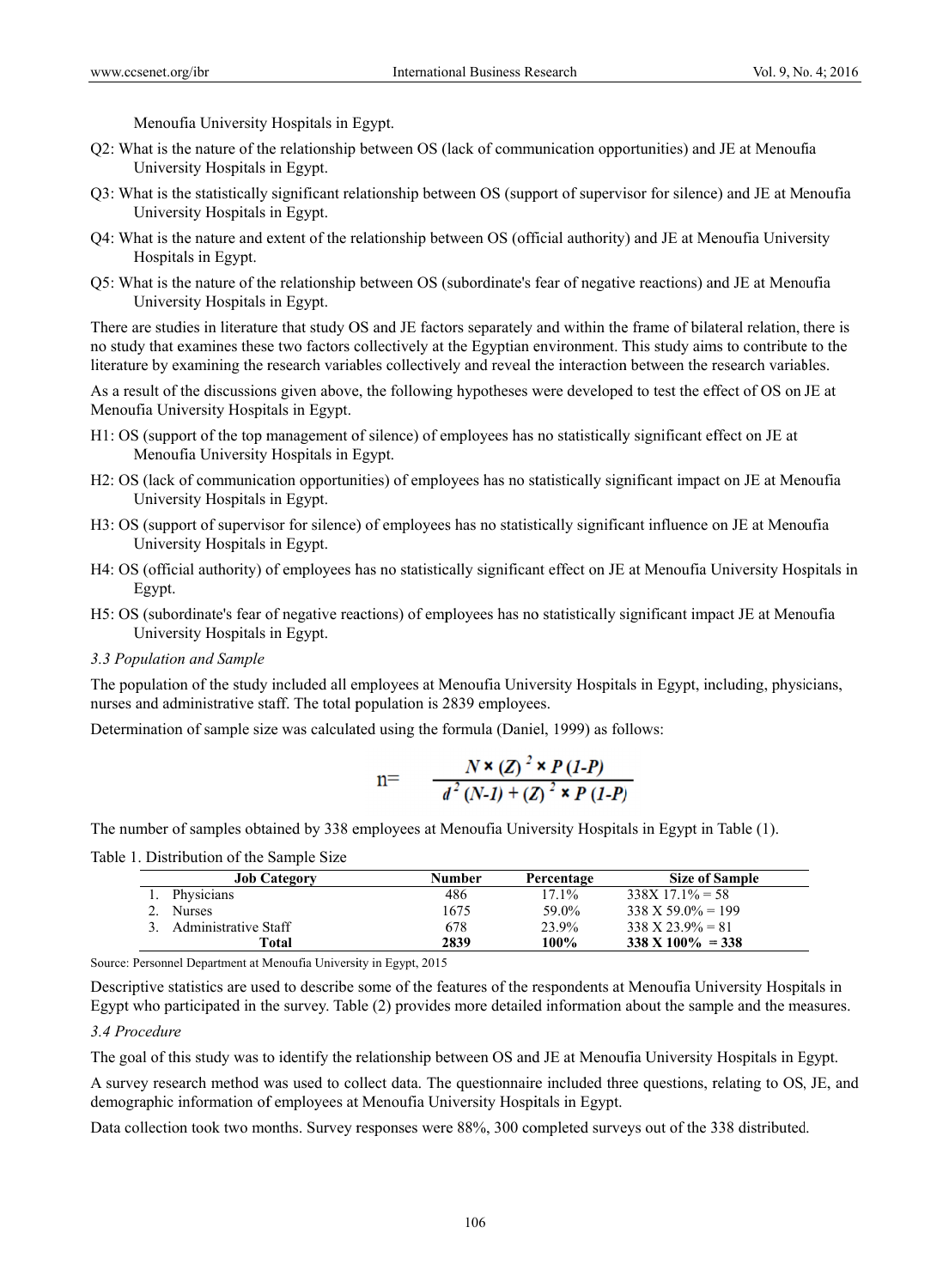| <b>Variables</b>            |                      | <b>Number</b> | Percentage |  |
|-----------------------------|----------------------|---------------|------------|--|
|                             | Physicians           | 127           | 42.3%      |  |
|                             | <b>Nurses</b>        | 154           | 51.3%      |  |
| 1- Job Title                | Administrative Staff | 19            | 6.3%       |  |
|                             | <b>Total</b>         | 300           | 100%       |  |
|                             | Male                 | 114           | 38.0%      |  |
| $2 - Sex$                   | Female               | 186           | 62.0%      |  |
|                             | <b>Total</b>         | 300           | 100%       |  |
|                             | Single               | 74            | 24.7%      |  |
| <b>3- Marital Status</b>    | Married              | 226           | 75.3%      |  |
|                             | <b>Total</b>         | 300           | 100%       |  |
|                             | Under 30             | 122           | 40.7%      |  |
|                             | From 30 to 45        | 124           | 41.3%      |  |
| 4- Age                      | Above 45             | 54            | 18.0%      |  |
|                             | <b>Total</b>         | 300           | 100%       |  |
|                             | Secondary School     | 107           | 35.7%      |  |
| <b>5- Educational Level</b> | University           | 144           | 48.0%      |  |
|                             | Post Graduate        | 49            | 16.3%      |  |
|                             | <b>Total</b>         | 300           | 100%       |  |
|                             | Less than 5 years    | 97            | 32.3%      |  |
|                             | From 5 to 10         | 79            | 26.3%      |  |
| 6- Period of Experience     | More than 10         | 124           | 41.3%      |  |
|                             | <b>Total</b>         | 300           | 100%       |  |

#### Table 2. Frequency Distribution Table of Demographics

# *3.5 Data Collection Tools*

## 3.5.1 Organizational Silence Scale

The researcher will depend on the scale developed by Schechtman, 2008; and Brinsfield, 2009 in measuring OS, which has been divided into five elements (support of the top management of silence, lack of communication opportunities, support of supervisor for silence, official authority, and subordinate's fear of negative reactions).

The 27-item scale OS section is based on Schechtman, 2008; and Brinsfield, 2009. There were five items measuring support of the top management of silence, six items measuring lack of communication opportunities, five items measuring support of supervisor for silence, five items measuring official authority, and six items measuring subordinate's fear of negative reactions. The survey form is used as the main tool for data collection in measuring OS at Menoufia University Hospitals in Egypt.

Responses are categorized using a 5-point Likert Scale for each statement, ranging from (1) "very ineffective", (2) "ineffective", (3) "neither effective nor ineffective", (4) "effective", and (5) "very effective".

## 3.5.2 Job Engagement Scale

The researcher will depend on the scale developed by (Rich et al., 2006; 2010), in measuring JE, which has been divided into three main components (cognitive engagement, emotional engagement and physical engagement).

The 18-item scale JE section is based on Rich et al., 2010. There were six items measuring cognitive engagement, six items measuring emotional engagement, and six items measuring physical engagement. The survey form has been used as a key tool to collect data to measure JE at Menoufia University Hospitals in Egypt.

Responses to all items scales were anchored on a five (5) point Likert scale for each statement which ranges from (5) "full agreement," (4) for "agree," (3) for "neutral," (2) for "disagree," and (1) for "full disagreement."

#### *3.6 Data Analysis*

The researcher has employed the following methods: (1) Cronbach's alpha or ACC, (2) (MRA), and (3) F- test and Ttest. All these tests are found in SPSS.

## **4. Hypotheses Testing**

## *4.1 Evaluating Reliability*

Before testing the hypotheses and research questions, the reliability of OS and JE were assessed to reduce errors of measuring and maximizing constancy of these scales. To assess the reliability of the data, Cronbach's alpha test was conducted.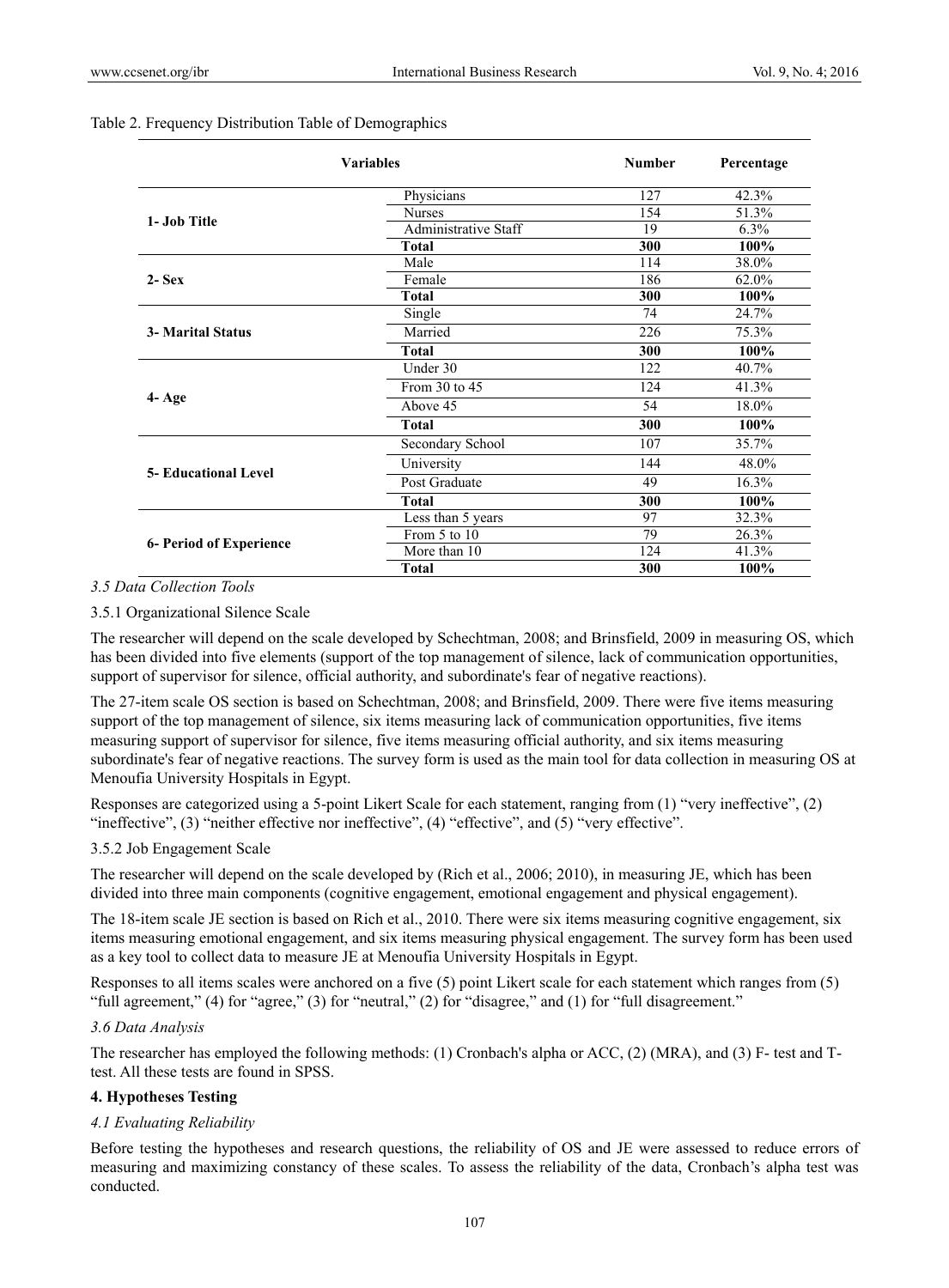Table 3 shows the reliability results for OS and JE. All items had alphas above 0.70 and were therefore excellent, according to Langdridge's (2004) criteria.

| <b>Variables</b> | <b>The Dimension</b>                       | Number of<br><b>Statement</b> | <b>ACC</b> |
|------------------|--------------------------------------------|-------------------------------|------------|
|                  | Support the top Management of Silence      |                               | 0.9520     |
|                  | <b>Lack of Communication Opportunities</b> |                               | 0.9369     |
| <b>OS</b>        | Support Supervisor for Silence             |                               | 0.9017     |
|                  | <b>Official Authority</b>                  |                               | 0.8795     |
|                  | Subordinate Fear of Negative Reactions     |                               | 0.9013     |
|                  | <b>Total Measurement</b>                   | 27                            | 0.9841     |
|                  | Cognitive Engagement                       |                               | 0.9788     |
| JE               | Emotional Engagement                       |                               | 0.9786     |
|                  | Physical Engagement                        |                               | 0.9400     |
|                  | <b>Total Measurement</b>                   | 18                            | 0.9789     |

Regarding Table 3, the 27 items of OS are reliable because the ACC is 0.9841. Support of the top management of silence, which consists of 5 items, is reliable because the ACC is 0.9520. Lack of communication opportunities, which consists of 6 items, is reliable because the ACC is 0.9396. Furthermore, support of supervisor for silence, which consists of 5 items, is reliable because the ACC is 0.9017. Official authority, which consists of 5 items, is reliable because the ACC is 0.8795. Subordinate's fear of negative reactions, which consists of 6 items, is reliable because the ACC is 0.9013. Thus, the internal consistency of OS can be acceptable.

According to Table 3, the 18 items of JE are reliable because the ACC is 0.9789. The cognitive engagement, which consists of 6 items, is reliable because the ACC is 0.9788. The 6 items related to emotional engagement are reliable because ACC is 0.9786 while the last six-item variable (physical engagement) is reliable because the ACC is 0.9400. Thus, the reliability of JE can be acceptable.

Accordingly, two scales were defined, OS (27 variables), where ACC represented about 0.9841, and JE (18 variables), where ACC represented 0.9789.

## *4.2 Correlation Analysis*

The researcher calculated means and standard deviations for each variable and created a correlation matrix of all variables used in hypothesis testing. Arithmetic mean and standard deviation values related to dependent and independent variables of this study and correlation coefficients between these variables are given in Table (4).

| <b>Variables</b>                                        | Mean | Std.<br><b>Deviation</b> |           | $\mathbf{2}$ | 3         | 4         | 5         | 6 |
|---------------------------------------------------------|------|--------------------------|-----------|--------------|-----------|-----------|-----------|---|
| Support of the top management<br>of silence             | 3.36 | 0.942                    |           |              |           |           |           |   |
| of<br>$2_{-}$<br>Lack<br>communication<br>opportunities | 3.47 | 0.880                    | $0.971**$ |              |           |           |           |   |
| 3.<br>of<br>Supervisor<br>Support<br>for<br>silence     | 3.40 | 0.875                    | $0.966*$  | $0.944**$    |           |           |           |   |
| Official<br>4.<br>Authority                             | 3.49 | 0.820                    | $0.977**$ | $0.958**$    | $0.965**$ |           |           |   |
| Subordinate's fear of negative<br>5.<br>reactions       | 3.35 | 0.846                    | $0.973**$ | $0.973**$    | $0.940**$ | $0.947**$ |           |   |
| Job Engagement<br>6.                                    | 4.22 | 0.986                    | $0.463**$ | $0.454**$    | $0.445**$ | $0.481**$ | $0.450**$ |   |
| Note: ** Correlation is significant at 0.01 level.      |      |                          |           |              |           |           |           |   |

Table 4. Descriptive Statistics and Correlation Matrix of Constructs

According to Table 4, the reasons of the employees remaining silent was generated according to the respondents' answers. Reasons were grouped under five factors. They are (1) support of the top management of silence, (2) lack of communication opportunities, (3) support of supervisor for silence, (4) official authority, and (5) subordinate's fear of negative reactions.

Based on Table 4, the first issue examined was the different facets of OS. Among the various facets of OS, those who responded identified the presence of official authority (M=3.49, SD=0.820). This was followed by lack of communication opportunities  $(M=3.47, SD=0.880)$ , support of supervisor for silence  $(M=3.40, SD=0.875)$ , support of the top management of silence (M=3.36, SD=0.942), and subordinate's fear of negative reactions (M=3.35, SD=0.846).

The second issue examined was the different facets of JE (cognitive engagement, emotional engagement and physical engagement). Most of the respondents identified the overall JE ( $M=4.22$ , SD=0.986).

According to Table 4, OS dimensions have negative and significant relation with JE dimensions. The correlation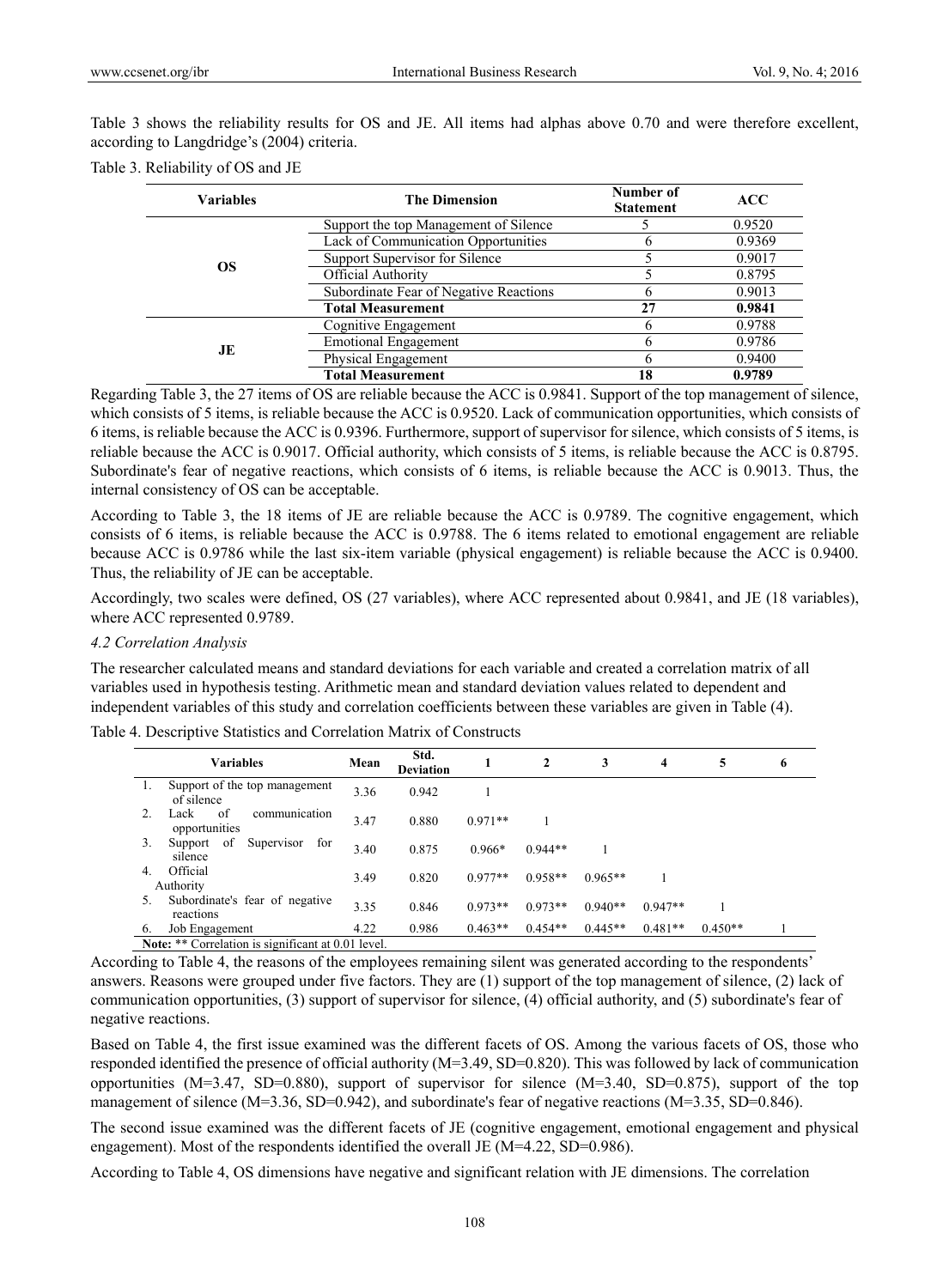between OS (support of the top management of silence) and JE is 0.463. For OS (lack of communication opportunities) and JE, the value is 0.454 whereas OS (support of supervisor for silence) and JE show correlation value of 0.445. For OS (official authority) and JE, the value is 0.481 whereas OS (subordinate's fear of negative reactions) and JE show correlation value of 0.450.

Finally, Table 4 proves that there is a significant and negative correlation between OS and JE. So our hypothesis is supported and it can be said that there is a significant and negative correlation between OS and JE.

*4.3 Organizational Silence (Support of the top Management of Silence) and JE* 

The relationship between OS (support of the top management of silence) and JE at Menoufia University Hospitals in Egypt is determined. The first hypothesis to be tested is:

There is no relationship between OS (support of the top management of silence) and JE at Menoufia University Hospitals in Egypt.

| The Variables of OS (Support of the top Management of Silence)                                                                                   | <b>Beta</b> | R      | $\mathbb{R}^2$ |
|--------------------------------------------------------------------------------------------------------------------------------------------------|-------------|--------|----------------|
| 1. Organization's management believes that its role is limited to the<br>implementation of instructions.                                         | $0.210*$    | 0.425  | 0.180          |
| The organization is not interested in encouraging employees to<br>2.<br>express their opinions or suggestions concerning aspects of the<br>work. | 0.363       | 0.462  | 0.213          |
| Management of the organization does not tend to serious discussion<br>3.<br>of the views and suggestions of employees.                           | $0.272**$   | 0.357  | 0.127          |
| Management of the organization does not express gratitude to<br>4.<br>workers for their opinions and suggestions for useful work.                | $0.294**$   | 0.444  | 0.197          |
| 5. I do not feel comfortable when management of the organization is<br>involved in solving a problem belonging to me personally.                 | 0.087       | 0.442  | 0.195          |
| <b>MCC</b><br>٠                                                                                                                                  |             | 0.502  |                |
| DC.                                                                                                                                              |             | 0.252  |                |
| Calculated F                                                                                                                                     |             | 19.796 |                |
| Degree of Freedom                                                                                                                                |             | 5, 294 |                |
| Indexed F                                                                                                                                        |             | 3.78   |                |
| Level of Significance                                                                                                                            |             | 0.000  |                |

Table 5. MRA Results for OS (Support of the top Management of Silence) and JE

Table 5 proves that there is a relationship between OS (support of the top management of silence) and JE at significance level of 0,000. As a result of the value of  $\mathbb{R}^2$ , the 5 independent variables of support of the top management of silence can explain 25.2% of the total differentiation in JE level.

For the results of a structural analysis of the MRA, the direct effect of OS (support of the top management of silence) and JE is obtained. Because MCC is 0.502, it is concluded that there is enough empirical evidence to reject the null hypothesis.

*4.4 Organizational Silence (Lack of Communication Opportunities) and JE* 

The relationship between OS (lack of communication opportunities) and JE at Menoufia University Hospitals in Egypt is determined. The second hypothesis to be tested is:

There is no relationship between OS (lack of communication opportunities) and JE at Menoufia University Hospitals in Egypt.

As Table 6 proves, the MRA resulted in the R of 0.502. This means that JE has been significantly explained by the 5 independent variables of lack of communication opportunities.

Furthermore, the  $R^2$  of 0.252 indicates that the percentage of the variable interprets the whole model, that is, 25.2%. It is evident that the five independent variables justified 25.2% of the total factors of JE. Hence, 74.8% are explained by the other factors. Therefore, there is enough empirical evidence to reject the null hypothesis.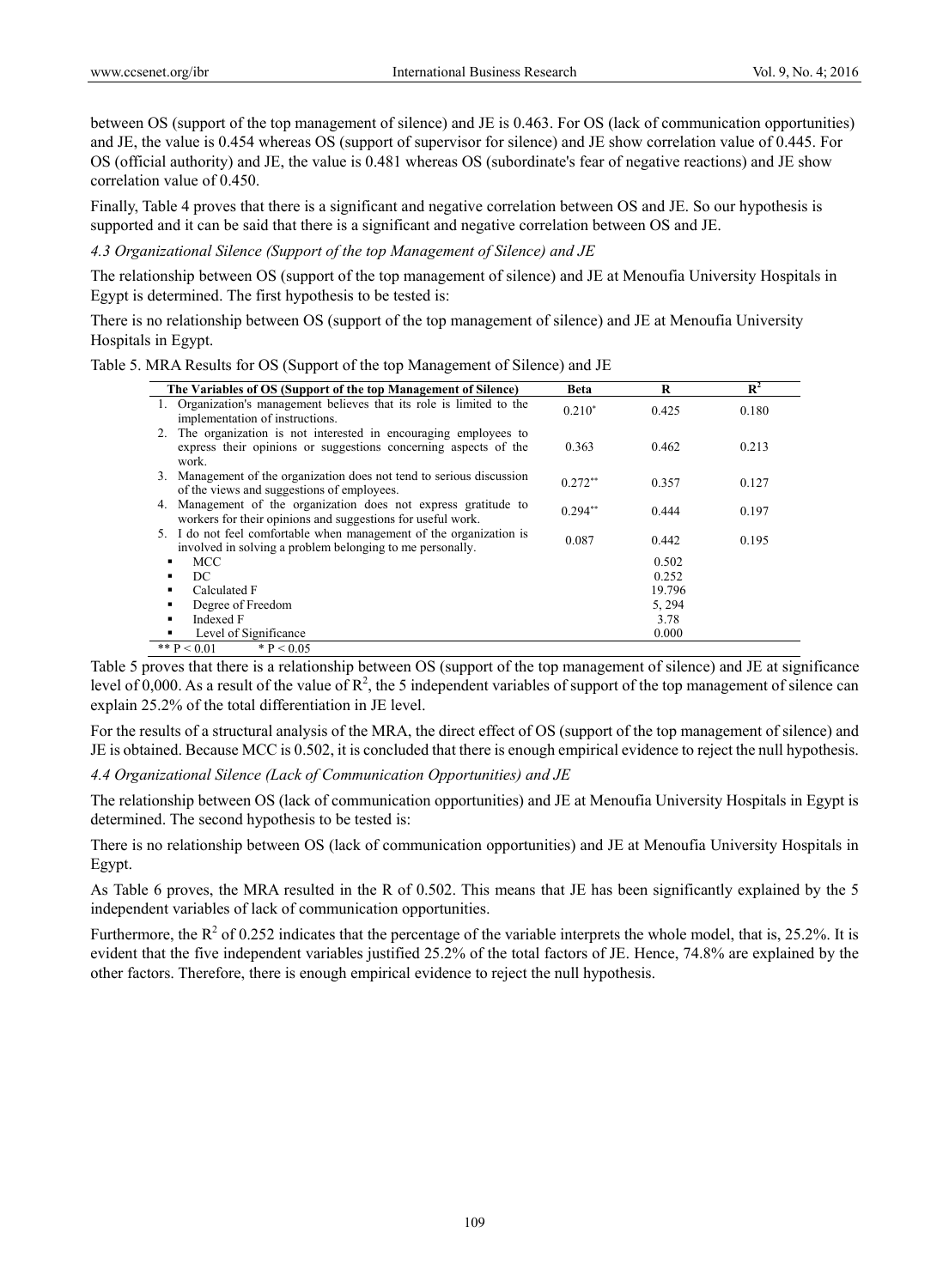#### Table 6. MRA Results for OS (Lack of Communication Opportunities) and JE

|     | The Variables of OS (Lack of Communication Opportunities)                                                          | <b>Beta</b> | R      | $\mathbf{R}^2$ |
|-----|--------------------------------------------------------------------------------------------------------------------|-------------|--------|----------------|
|     | There is no exchange of information among various departments and<br>divisions within the organization.            | 0.117       | 0.354  | 0.125          |
| 2.  | The chances of communication between employees in other departments<br>are not enough                              | 0.078       | 0.334  | 0.111          |
| 3.  | Management of the organization does not notify the staff with the<br>organization's important problems and issues. | $0.268*$    | 0.357  | 0.127          |
| 4.  | There is not enough channels of communication between employees and<br>senior management of the organization.      | $0.301*$    | 0.425  | 0.180          |
| .5. | Management of the organization does not bother to hold meetings to<br>discuss issues and matters relating to work. | 0.225       | 0.462  | 0.181          |
| 6.  | My superiors at work do not possess the good skills needed for listening to<br>my views and suggestions.           | $0.298**$   | 0.444  | 0.197          |
|     | <b>MCC</b>                                                                                                         |             | 0.502  |                |
| ٠   | DC                                                                                                                 |             | 0.252  |                |
| ٠   | Calculated F                                                                                                       |             | 16.487 |                |
|     | Degree of Freedom                                                                                                  |             | 6, 293 |                |
| ٠   | Indexed F                                                                                                          |             | 3.01   |                |
|     | Level of Significance                                                                                              |             | 0.000  |                |
|     | ** $P < 0.01$<br>* $P < 0.05$                                                                                      |             |        |                |

*4.5 Organizational Silence (Support of Supervisor for Silence) and JE* 

The relationship between OS (support of supervisor for silence) and JE at Menoufia University Hospitals in Egypt is determined. The third hypothesis to be tested is:

There is no relationship between OS (support of supervisor for silence) and JE at Menoufia University Hospitals in Egypt.

#### Table 7. MRA Results for OS (Support of Supervisor for Silence) and JE

|    | The Variables of OS<br>(Support of Supervisor for Silence)                                       | <b>Beta</b> | R      | $\mathbf{R}^2$ |
|----|--------------------------------------------------------------------------------------------------|-------------|--------|----------------|
|    | 1. I hesitate to speak freely with my direct manager concerning a problem at<br>work.            | $0.156*$    | 0.395  | 0.156          |
| 2. | My direct manager does not care about any negative information about<br>my performance.          | 0.104       | 0.442  | 0.195          |
| 3. | My direct manager sees any criticism against him a sort of challenging<br>him.                   | 0.330       | 0.462  | 0.213          |
| 4. | My direct manager suspects the source of my information concerning my<br>performance at work.    | $0.191*$    | 0.444  | 0.197          |
| 5. | My direct manager sees the difference in opinion on the problems of<br>working longer unhelpful. | 0.097       | 0.155  | 0.024          |
| ٠  | <b>MCC</b>                                                                                       |             | 0.488  |                |
| ٠  | DC                                                                                               |             | 0.238  |                |
| ٠  | Calculated F                                                                                     |             | 18.387 |                |
| ٠  | Degree of Freedom                                                                                |             | 5, 294 |                |
| ٠  | Indexed F                                                                                        |             | 2.63   |                |
|    | Level of Significance                                                                            |             | 0.000  |                |

 $\le 0.05$ 

Table 7 proves that there is a relationship between OS (support of supervisor for silence) and JE. As a result of the value of  $R<sup>2</sup>$ , the 5 independent variables of support of supervisor for silence can explain 23.8% of the total differentiation in JE level. For the results of a structural analysis of the MRA, the direct effect of OS (support supervisor for silence) and JE is obtained. Because MCC is 0.488, there is enough empirical evidence to reject the null hypothesis.

*4.6 Organizational Silence (Official Authority) and JE* 

The relationship between OS (official authority) and JE at Menoufia University Hospitals in Egypt is determined. The fourth hypothesis to be tested is:

There is no relationship between OS (official authority) and JE at Menoufia University Hospitals in Egypt.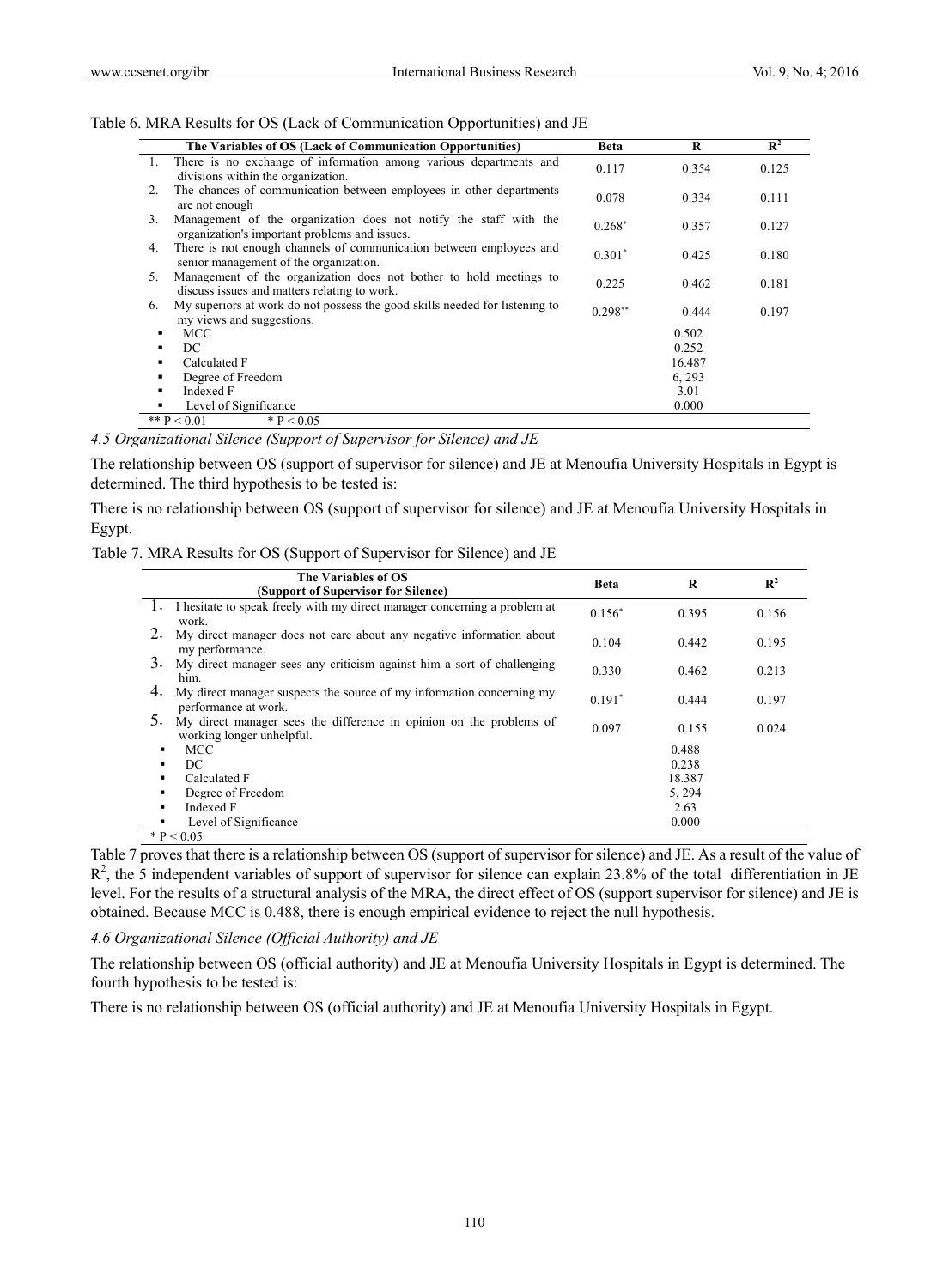#### Table 8. MRA Results for OS (Official Authority) and JE

| The Variables of OS<br>(Official Authority)                                                                           | Beta      | R      | $\mathbb{R}^2$ |
|-----------------------------------------------------------------------------------------------------------------------|-----------|--------|----------------|
| My direct manager depends mainly on the official authority to<br>influence subordinates.                              | 0.154     | 0.425  | 0.180          |
| 2.<br>My direct manager draws on the method of threatening with<br>punishment to guide the behavior of subordinates.  | $0.264*$  | 0.462  | 0.181          |
| 3.<br>My direct manager accepts excuses of subordinates with difficulty<br>when they commit negligence in their work. | 0.217     | 0.357  | 0.127          |
| 4.<br>My direct manager directs the behavior of subordinates through<br>compliance with laws and regulations.         | $0.271**$ | 0.444  | 0.197          |
| 5.<br>My direct manager complies with laws and regulations in force<br>when solving problems of subordinates.         | $0.107*$  | 0.282  | 0.079          |
| <b>MCC</b><br>٠                                                                                                       |           | 0.510  |                |
| DC<br>٠                                                                                                               |           | 0.261  |                |
| Calculated F                                                                                                          |           | 20.720 |                |
| Degree of Freedom<br>٠                                                                                                |           | 5, 294 |                |
| Indexed F                                                                                                             |           | 3.78   |                |
| Level of Significance                                                                                                 |           | 0.000  |                |

Table 8 proves that there is a relationship between OS (official authority) and JE at significance level of 0,000. As a result of the value of  $\mathbb{R}^2$ , the 5 independent variables of official authority can explain 26.1% of the total differentiation in JE level. For the results of a structural analysis of the MRA, the direct effect of OS (official authority) and JE is obtained. Because MCC is 0.510, it is concluded that there is enough empirical evidence to reject the null hypothesis.

*4.7 Organizational Silence (Subordinate's Fear of Negative Reactions) and JE* 

The relationship between OS (subordinate's fear of negative reactions) and JE at Menoufia University Hospitals in Egypt is determined. The fifth hypothesis to be tested is:

There is no relationship between OS (subordinate's fear of negative reactions) and JE at Menoufia University Hospitals in Egypt.

As Table (9) proves, the MRA resulted in the R of 0.489. This means that JE has been significantly explained by the 5 independent variables of subordinate fear of negative reactions.

Furthermore, the  $R^2$  of 0.239 indicates that the percentage of the variable interprets the whole model, that is, 23.9%. It is evident that the six independent variables justified 23.9% of the total factors of JE. Hence, 76.1% are explained by the other factors. Therefore, there is enough empirical evidence to reject the null hypothesis.

Table 9. MRA Results for OS (Subordinate's Fear of Negative Reactions) and JE

|                | The Variables of OS (Subordinate's Fear of Negative Reactions)                                       | <b>Beta</b> | R      | $\mathbf{R}^2$ |
|----------------|------------------------------------------------------------------------------------------------------|-------------|--------|----------------|
| -1.            | I feel afraid to inform my direct manager with the problems of work in<br>the organization.          | 0.012       | 0.250  | 0.062          |
| 2.             | I don't tend to talking about the negative working conditions for fear of<br>being held accountable. | $0.436*$    | 0.462  | 0.181          |
| 3.             | I prefer to stay silent in order to avoid conflicts or disagreements with<br>superiors.              | 0.021       | 0.442  | 0.195          |
| 4.             | I prefer to stay silent for fear of breaking my relationships with my<br>colleagues.                 | 0.032       | 0.276  | 0.076          |
| 5.             | I prefer to stay silent not to be considered a problem-maker.                                        | $0.227*$    | 0.357  | 0.127          |
| 6.             | My speaking of work problems could be harmful to my personal<br>interests.                           | $0.262**$   | 0.444  | 0.197          |
| ٠              | MCC                                                                                                  |             | 0.489  |                |
| $\blacksquare$ | DC                                                                                                   |             | 0.239  |                |
| $\blacksquare$ | Calculated F                                                                                         |             | 15.335 |                |
|                | Degree of Freedom                                                                                    |             | 6, 293 |                |
| ٠              | Indexed F                                                                                            |             | 3.01   |                |
| ٠              | Level of Significance                                                                                |             | 0.000  |                |
|                | ** $P < 0.01$<br>* $P < 0.05$                                                                        |             |        |                |

#### **5. Research Findings**

The present study on analyzing the relationship between OS (support of the top management of silence, lack of communication opportunities, support of supervisor for silence, official authority, subordinate's fear of negative reactions) and JE at Menoufia University Hospitals in Egypt revealed the following results:

1. There is a significant relationship between OS and JE at Menoufia University Hospitals in Egypt. OS plays an important role in influencing JE. Also, OS contributes significantly to JE. Hence, the top management should (1) encourage employees to talk about work issues and choose the appropriate time for that, (2) increasing employees'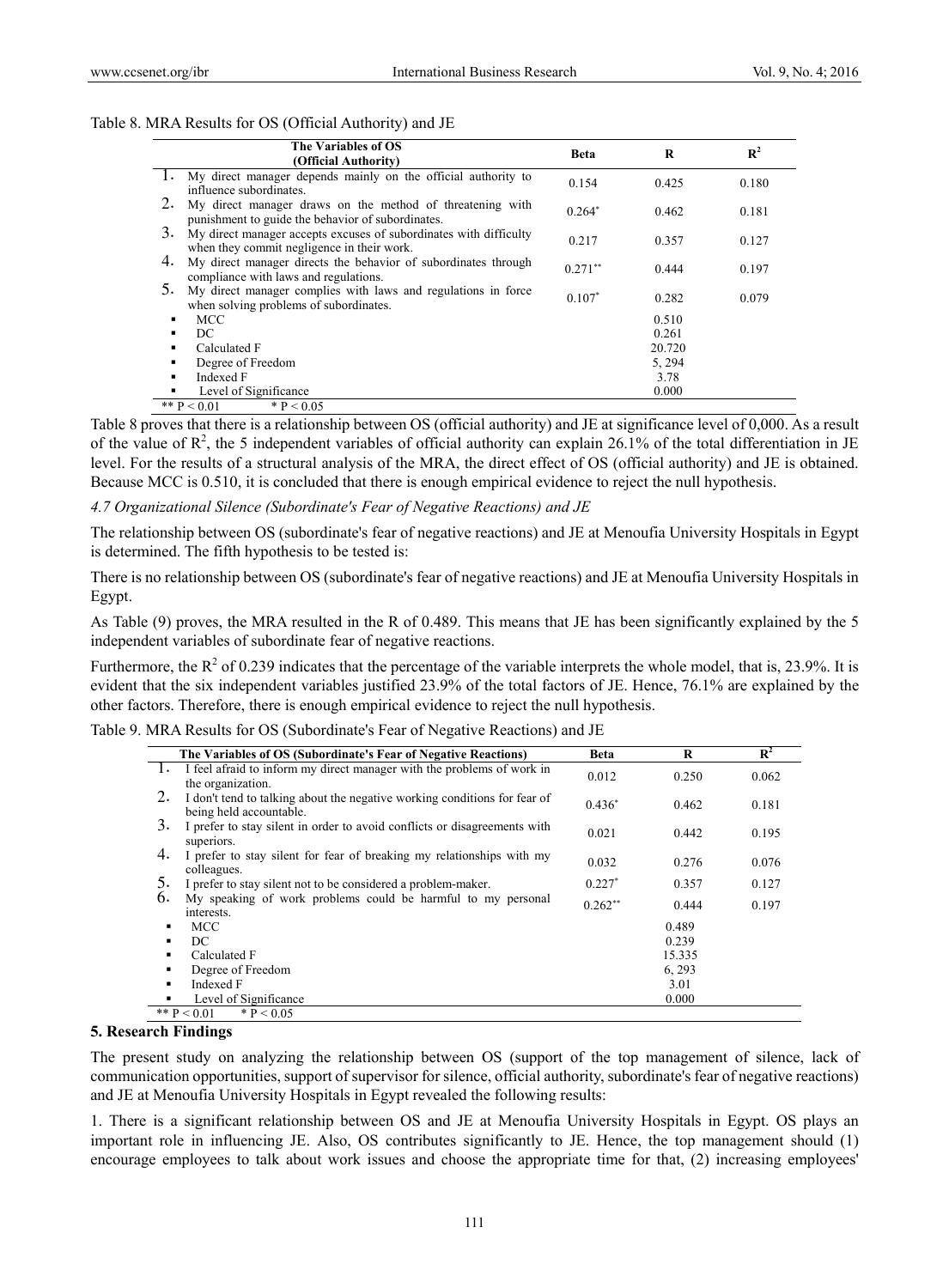exchange and circulation of new ideas, and (3) the need to motivate employees to talk and provide their opinions and suggestions about work problems.

2. This study concluded that the OS was negatively related with JE at Menoufia University Hospitals in Egypt. Overall findings from this study suggested that OS does affect employees' engagement. Hence, the top management should (1) coordinate between different departments and divisions within the organization, (2) provide of good channels of communication between the employees within the organization, and (3) develop effective communication channels which support exchange and transfer of ideas and information.

3. There is a negative relationship between OS and JE of employees at Menoufia University Hospitals in Egypt. In other words, OS affects JE. So, top management should (1) pay attention to the moral of the employees within the organization, (2) provide of organizational support for the exchange of ideas associated to labor issues, (3) encourage employees to creative thinking within the organization, and (4) the need to employ and attract talented employees especially those who have high levels of organizational commitment.

#### **6. Research Recommendations**

1. The need to adopt a culture which encourages and urges employees to speak in the labor issues and the non-silence in order for the administration to be able to realize these issues and try to solve them first hand in order to prevent its aggravation.

2. Officials have to pay attention to develop effective channels of communication between them and the employees in the organization, to ensure the participation of employees in solving problems and issues of work.

3. Building mutual trust between the direct superiors and their subordinates in a framework that allows the later to express their opinions and suggestions in a way which reduces their degree of silence.

4. Increasing the spirit of harmony between work groups, through increasing convergence between employees, in addition to reducing the level of conflict between them, which leads to a reduced level of silence within the organization.

5. Officials need to adopt the democratic style of leadership, as this method leads to an atmosphere of work within which the subordinate can actively express his ideas and suggestions, which reduces the degree of OS.

6. Reducing the degree of job alienation among employees in the organization, so that it can encourage employees to speak and participate in matters and issues of work.

7. The need to create an organizational climate which encourages building good relations. This leads to a lack of fear of negative reactions in case of talking about labor issues and problems.

8. Good choosing or promoting heads to ensure the selection and appointment of heads who have a personal vision and an ability to influence the course of events, as this contributes to a high degree in reducing the OS.

9. Necessity of activating the role of employees' unions and representatives in the systematic expression of their opinions and suggestions in order to ensure balance between the interests of employees and the public interest.

10. It is necessary for the top management to pay attention for greater transparency in the provision of truthful information, as this significantly contributes to reducing the level of OS.

## **7. Research Implications**

The findings of the study should contribute to managers and practitioners becoming more aware of ES. In addition, management should encourage employees to express their relevant ideas, information and opinions.

The ambiguity of the role or tasks of the employee leads to role conflict, which contributes to an increasing climate of silence.

Therefore, the clarity of the role and duties of the employee lead to a sense of employee comfort and some kind of harmony or balance between the formal role and the role expected, which helps reduce OS (Deci, et al., 1989).

The nature of silence behavior makes it difficult to break. This may be due to the fact that OS may be a result of lack of confidence in the organization.

It may be difficult to restore that trust in a short period of time. This is because breaking silence and transition from a climate of silence to one that encourages talking may need a revolutionary or radical change of system (Morrison & Milliken, 2000).

Silence climate has an impact on the ability of an organization to detect errors and learn. Therefore, organizational effectiveness is negatively affected. ES behaviour can also create stress, cynicism, and dissatisfaction (Tamuz, 2001).

Breaking silence needs a vision which can provide a climate that helps in engagement and talking. Silence can be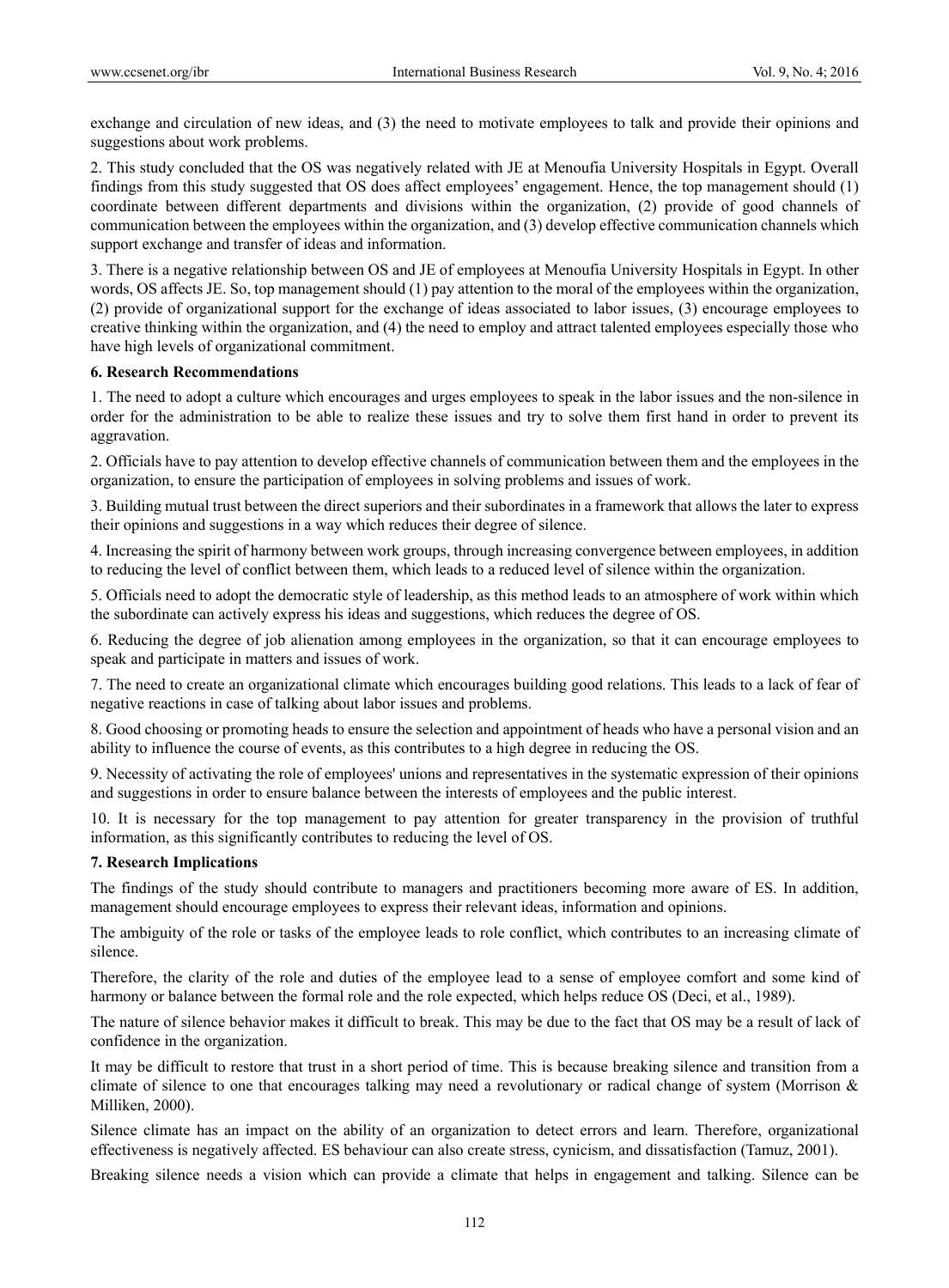overcome through (1) encouraging employees to talk about work issues and choosing the appropriate time for that, (2) increasing employees' exchange and circulation of new ideas, (3) coordination between different departments and divisions within the organization, (4) provision of good channels of communication between the employees within the organization, (5) paying attention to the moral of the employees within the organization, (6) provision of organizational support for the exchange of ideas associated to labor issues, and (7) encouraging employees to creative thinking within the organization (Piderit & Ashford, 2003).

Another way of breaking silence would be through the keenness of the leaders of organizations to fight or prevent any impediments to the transfer or exchange of upwards information relating to problems and issues of work (Edmondson, 2003).

Top managers and supervisors have to create a workplace where employees will feel safe to express their views and will be encouraged to offer their ideas and suggestions. Therefore, top managers and supervisors should develop attitudes and engage in behaviours that would create a psychologically safety net for their employees (Vakola & Bouradas, 2005).

There are some tools that can be used for the purpose of breaking OS. They are (1) the need to motivate employees to talk and provide their opinions and suggestions about work problems, (2) developing effective communication channels which support exchange and transfer of ideas and information, and  $(3)$  the need to employ and attract talented employees especially those who have high levels of organizational commitment. This is because these employees have a high tendency to speak and participate in labor issues. Thus, OS can be reduced or faced focusing on the selection and retention of this distinctive quality of the staff (Vakola & Bouradas, 2005).

Finally, employees are regarded as major sources of change, creativity, learning, and innovation, which are critical factors to the success of organizations. However, many employees choose not to voice their opinions and concerns about matters in their organizations. While in a changing world, organizations need for employees who express their ideas. Also, employees choose organizations in which they can express themselves. (Liu, et al. 2009).

# **8. Limitations and Future Research**

There are some limitations of this study. They are (1) the most important limitation is that data was gathered from one private sector in Egypt. Therefore the findings of this research need to be evaluated with this in mind. The survey answers are related to the perception of employees at that moment, (2) the respondents were unwilling to answer the questionnaires accurately. Therefore, before distributing questionnaires among respondents, we attempted to describe the positive effects of the results of this research on their work-life quality and satisfying their needs, (3) the current study is about cause and effect relationship among research variables; maybe there are other factors that affect research variables, which need to be identified.

Although the current research has contributed to the study of the determinants of silence, the field is still open to continue and complete research in this area. There are several areas for future research. They are (1) identifying factors that affect ES; (2) identifying the effects of ES on job satisfaction and organizational commitment (3) identifying the effects of leadership style on ES, (4) identifying the effects of demographic variables on ES, (5) identifying the relationship between organizational culture and OS, (6) identifying the relationship between organizational citizenship behavior and OS, (7) identifying the relationship between organizational success and OS, (8) identifying the relationship between organizational excellence and OS, (9) silence motivations (defensive silence, relations supportive silence, de facto silence, the silence of negligence) in service organizations, (10) the relationship between silence and organizational justice within business organizations, (11) comparing determinants of silence in the production and service organizations, and (12) the relationship between the determinants of OS and work involvement.

## **9. Conclusion**

Based on the findings of this study, OS is evident in many organizations. This study expanded on previous research which conceptualized OS. Based on systematic examination of subjects' reported experiences, silence does indeed appear to be more complex than can be accounted for by assuming it is equivalent to an absence of voice.

Moreover, the empirical evidence gathered makes a strong case for conceptualizing and examining OS. Additionally, this research demonstrated that this covert and seemingly ambiguous phenomenon can be measured. Although more work is needed in the area of OS, it appears that this research has effectively set the stage for further empirical examination.

In this research, most of the employees felt that the common reasons for ES are derived from administrational and organizational factors.

The results are consistent with the previous researchers who found that the most common reason for choosing to remain silent is "administrational and organizational reasons". The managers hold the key role on ES since they determine the policies and organizational decisions. They have the power to establish an internal mechanism in order to remove any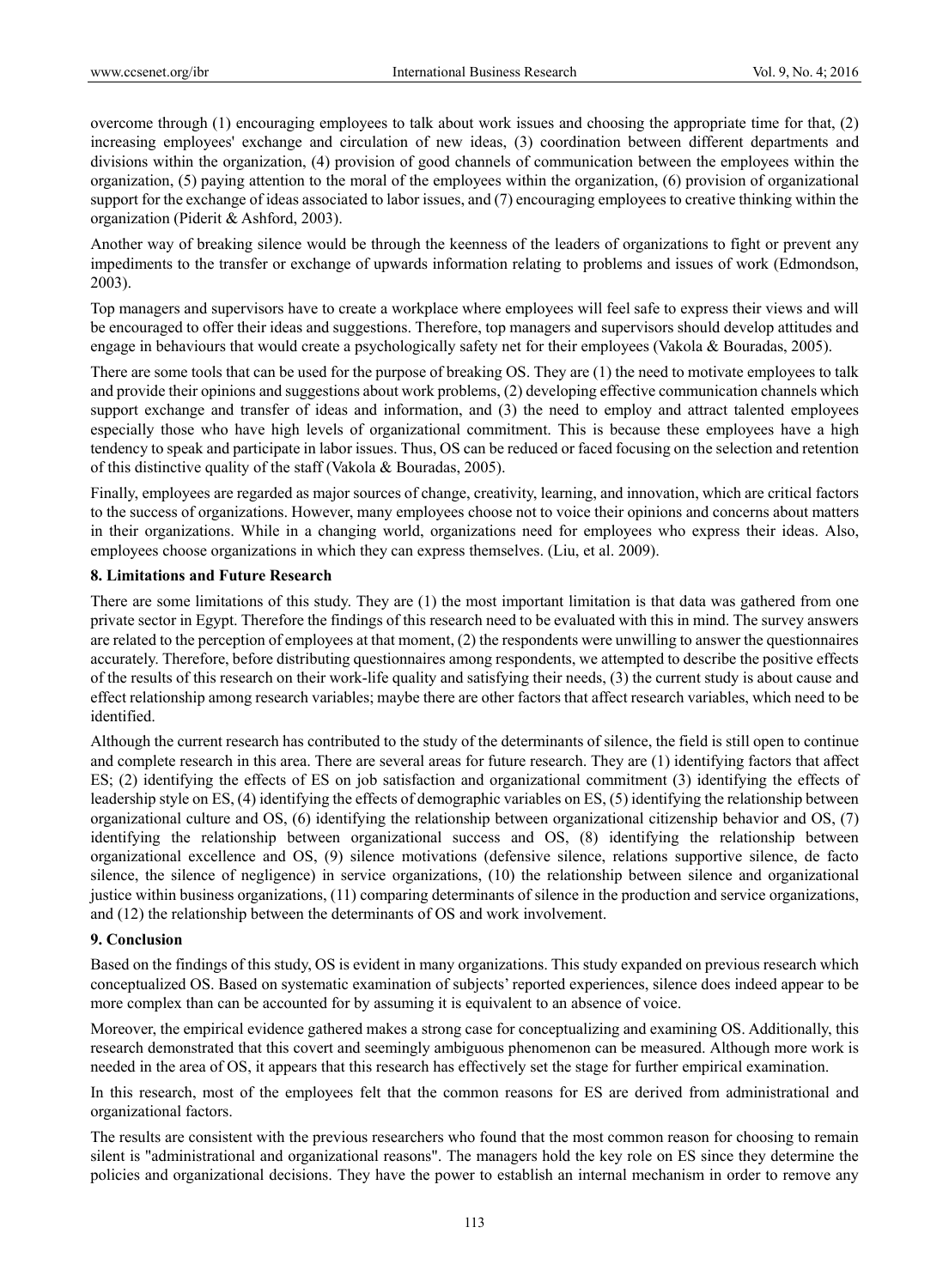administrative and organizational reasons for ES allowing employees to speak up explicitly (Cakici, 2008).

It is often believed that the employees do not have suitable experience in perceiving main issues. The managers believe that the employees are encouraged to speak plainly. On the other hand, they use various methods to silence the opposite employees (Panahi, et al. 2012).

OS with its various meanings is one of the significant issues of organizational behavior management. ES, which is used as a counterpart to concepts such as employee withdrawal, lack of confidence, or social silence etc., has been a research subject for many local or global academics who study organizational behavior.

However, the difficulty of analyzing silence is the biggest limitation and drawback of research in this field. The concept has both personal and organizational characteristics. However, it is possible to define OS as ES about or inability to express their opinions that may affect the organizational activities. Therefore, top managers and all other employees should have confidence in each other, build relationships on mutual respect, distance between the superiors and subordinates should be decreased and establishment of healthy feedback mechanisms should be ensured (Yıldız, 2013).

Since the OS makes employees feel less involved in work, deterioration or depersonalization is created and people suffer emotional exhaustion.

Managers should not create an organizational climate in which employees are afraid of negative feedback. When employees fear the mangers negative feedback, they may avoid the expression of their ideas, opinions, and even mistakes (Tahmasebi1, et al., 2013).

#### **References**

- Alparslan, A. (2010). Örgütsel Sessizlik İklimi Ve İşgören Sessizlik Davranişlari Arasindaki Etkileşim: Mehmet Akif Ersoy Üniversitesi Öğretim Elemanlari Üzerinde Bir Araştirma', Master Thesis, University of Suleyman Demirel.
- Argyris, C. (1997). Double Loop Learning in Organizations, *Harvard Business Review, 55*(5), 11-128.
- Ashford, S., Rothbard, N., Piderit S., & Dutton J. (1998). Out on a limb: The Role of Context and Impression Management in Selling Gender-Equity, Issues". *Administrative Science Quarterly, 43*(1), 23-57. http://dx.doi.org/10.2307/2393590
- Beer, M. (2009). High Commitment, High Performance Management, HBSWK.HBS.EDU.
- Bevan, S., Barber, L., & Robinson, D. (1997). Keeping the best: a practical guide to keeping key employees, Report 337, Brighton: Institute for Employment Studies (IES).
- Bogosian, R. (2012). Engaging Organizational Voice: A Phenomenological Study of Employee's Lived Experiences of Silence in Work Group Settings", The Faculty of Graduate School of Education and Human Development of the George Washington University.
- Bowen, F., & Blackmon, K. (2003). Spirals of silence: The dynamic effects of diversity on organizational voice, *Journal of Management Studies 40*(6), 1393- 1417. http://dx.doi.org/10.1111/1467-6486.00385
- Brinsfield, C. (2009). Employee Silence: Investigation of Dimentionality, Development of Measures and Examination of Related Factors. (Unpublished dissertation: The Ohio State University).
- Brinsfield, C., Edwards, M., & Greenberg, J. (2009). Voice and Silence in Organizations: Historical Review and Current Conceptualizations. In J. Greenberg, M. S. Edwards (Eds.), Voice and Silence in Organizations ( 3-33). UK: Emerald Group Publishing LTD.
- Çahin, D. (2007). Orgütsel adalet ve kültür. R. Erdem and C. Ç. Çukur (Eds), Kültürel baglamda yonetsel-orgütsel davraniç içinde ( 183229). Ankara: Türk Psikologlar Dernegi Yayinlari.
- Cakici, A. (2008). A research on issues, causes and perceptional results of silence at organizations*, Cukurova University Journal of Social Science, 17*(1), 117- 134.
- Çakici, A. (2010). Orgütlerde iç goren sessizligi, neden sessiz kalmayi tercih ediyoruz?". Ankara: Detay Yayincilik.
- Cortina, & Magley, V. (2003). Raising Voice, Risking Retaliations: Events Following Interpersonal Mistreatment in Workplace, *Journal of Occupational Health Psychology, 8*, 247-265.
- Daniel, W. (1999). Biostatistics: A Foundation for Analysis in the Health Sciences, 7<sup>th</sup> Ed, New York, John Wiley & Sons.
- Deci, E., Connell J., & Ryan, R. (1989). Self-Determination in Work Organization. Journal of Applied Psychology,*74*(4), 580-590. http://dx.doi.org/10.1037/0021-9010.74.4.580
- Deming, W. (1986). "Out Of the Crisis". Cambridge, MA: MIT Press, 24-42.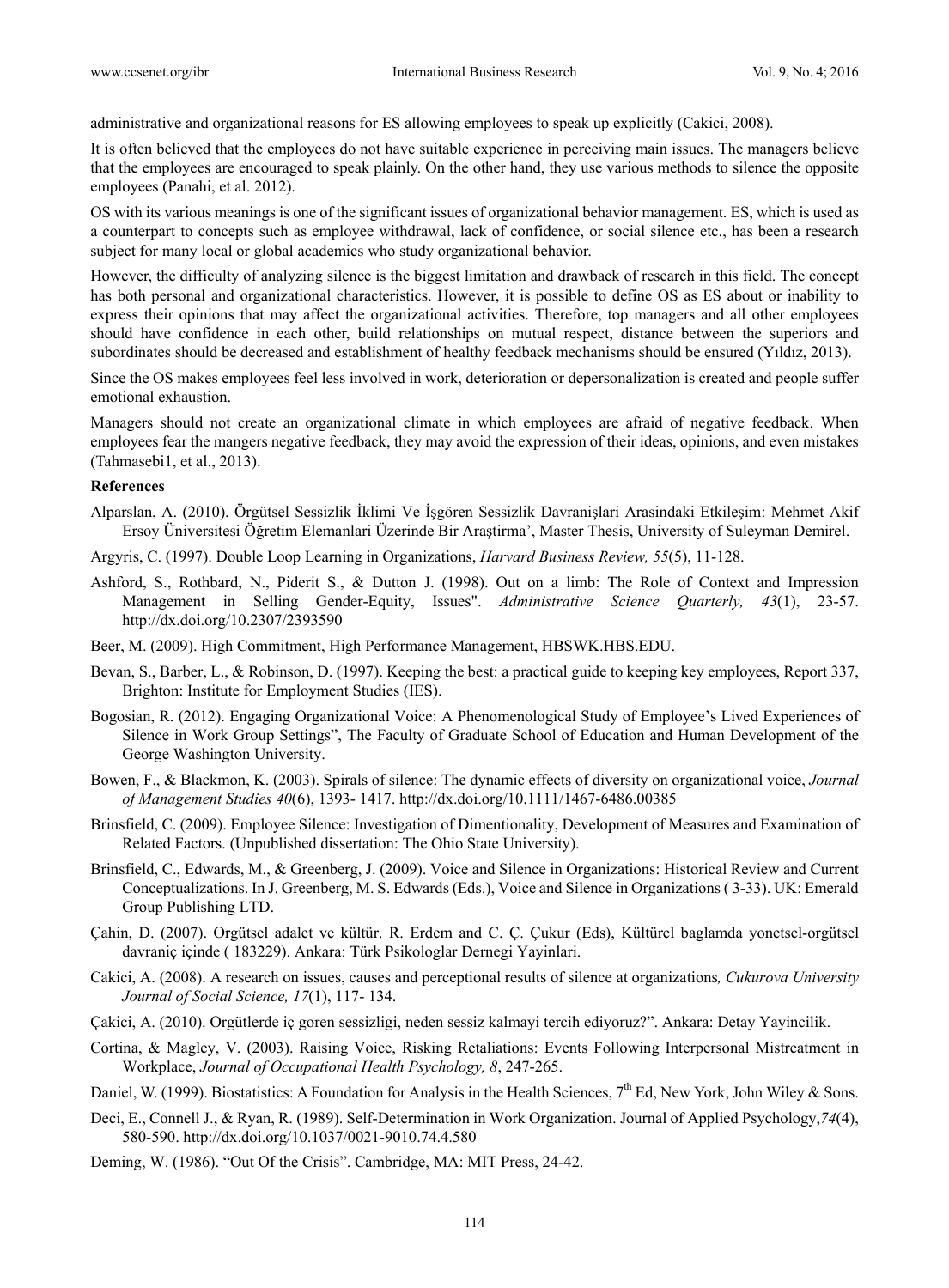- Donaghey, J., Cullinane, N., Dundon, T., & Wilkinson, A. (2011). Reconceptualising employee silence: problems and prognosis. *Work, Employment and Society, 25*(1), 51-67. http://dx.doi.org/10.1177/0950017010389239
- Edmondson, A. (1996). Learning from Mistakes is Easier than Done: Group and Organizational Influence on the Detection and Correction of Human Error*, Journal of Applied Behavioral Science, 32*(1), 5.28
- Edmondson, A. (2003). Speaking up in the operating room: How team leaders promote learning in interdisciplinary action teams. *Journal of Management Studies, 40*, 1419-1452. http://dx.doi.org/10.1111/1467-6486.00386
- Frese, M., & Fay, D. (2008). Personal initiative (PI): An active performance concept for work in the  $21<sup>st</sup>$  Century. In B. M. Staw and R. M. Sutton (Eds.), Research in Organizational Behavior (23, 133-187). Amsterdam: Elsevier Science.
- Gambarotto, F., & Cammozzo. A. (2010). Dreams of Silence Employee Voice and Innovation in a Public Sector Community of Practice, Innovation, Management, *Policy and Practice, 12*(2), 166-179. http://dx.doi.org/10.5172/impp.12.2.166
- Glauser, M. (1984). Upward Information Flow In Organizations: Review And Conceptual Analysis". *Human Relations, 37*, 613-643. http://dx.doi.org/10.1177/001872678403700804
- Griffin, M., Parker, S., & Neal, A. (2008). Is behavioral engagement a distinct and useful construct? *Industrial and Organizational Psychology, 1*, 48 –51. http://dx.doi.org/10.1111/j.1754-9434.2007.00007.x
- Hazen, M. (2006). Silence, Perinatal Loss and olyphony: a post Modern perspective. *Journal of organizational change management, 19*(2), 237-249. http://dx.doi.org/10.1108/09534810610648933
- Henriksen, K., & Dayton, E. (2006). Organizational silence and hidden threats to patient safety, *Health Services Research, 41*(4), Part II, 1539- 1554.
- Jensen, J. (1973). Communicative functions of silence. *ETC, 30*, 249-257.
- Joshi, R., & Sodhi, J. (2011). Drivers of Employee Engagement in Indian Organizations, *The Indian Journal of Industrial Relations, 47*(1), July .
- Kahn, W. (1990). Psychological conditions of personal engagement and disengagement at work. *Admin. Sci. Q. 33*(4), 692-724. http://dx.doi.org/10.2307/256287
- Kanungo, R. (1982). Measurement of Job and work Involvement, *Journal of Applied psychology , 67*(3), 341–349. http://dx.doi.org/10.1037/0021-9010.67.3.341
- Karacaoglu, K., & Cingoz, A. (2008). Örgütsel Sessizlik. Ozdevecioglu, M. and H. Karadal (Ed.), Örgütsel Davranışta Seçme Konular, *Ankara*, 155-167.
- Korsgaard, M., Meglino, B., & Lester, S. (1997). Beyond Helping: Do Other-Oriented Values Have Broader Implications In Organizations? *Journal of Applied Psychology, 82*, 160-177. http://dx.doi.org/10.1037/0021-9010.82.1.160
- Liu, D., Wu, J., & Ma, J. (2009). Organizational silence, a survey on employees working in a telecommunication company. IEEE Xplore.ieee.org. 1647. http://dx.doi.org/10.1109/iccie.2009.5223551
- Lowe, L., Mills, A., & Mullen, J. (2002). Gendering The Silences: Psycho, Gender and Organizations Studies, *Journal of Managerial Psychology, 17*(5), 422–434. http://dx.doi.org/10.1108/02683940210432655
- Milliken, F., Morrison, E., & Hewlin, P. (2003). An exploratory study of employee silence: Issues that employees don't communicate upward and why. *J. Manage. Stud. 40*(6), 1453-1476. http://dx.doi.org/10.1111/1467-6486.00387
- Morrison, E., & Milliken, F. (2000). Organizational silence: A barrier to change and development in a pluralistic World. Acad. *Management Review, 25*(4), 706-725.
- Morrison, E., & Milliken, F. (2003). Speaking up, remaining silent: The dynamics of voice and silence in organizations. *J. Manage. Stud. 40*(6),1353-1358. http://dx.doi.org/10.1111/1467-6486.00383
- Neill, S. (2009). How Social Media is Challenging the Spiral of Silence Theory in GLBT Communities of Color, School of Communication, American University, Washington, D.C., 4-20.
- Nenette, B. (2002). The View From Taft, *Business World, Manila , May*(1).
- Nikolaou, I., Vakola, M., & Bourantas, D. (2011). The role of silence on employees'attitudes "the day after" a merger. *Personnel Review, 40*(6), 723-741. http://dx.doi.org/10.1108/00483481111169652
- Panahi, P., Veisehb, S., Divkharc, S., & Kamarid, F. (2012). An empirical analysis on influencing factors on organizational silence and its relationship with employee's organizational commitment, *Management Science Letters, 2*, 735. http://dx.doi.org/10.5267/j.msl.2012.01.007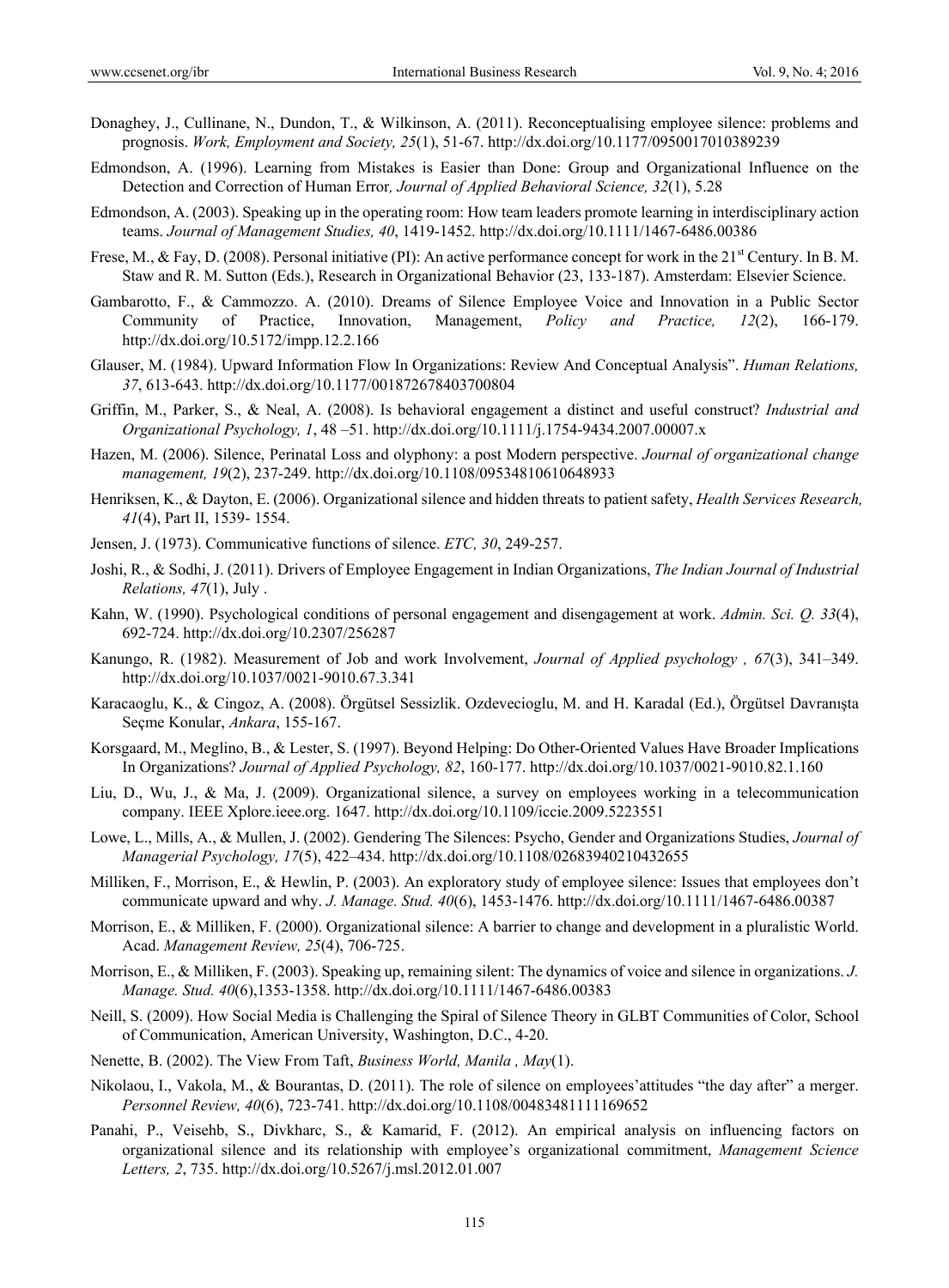- Perlow, L., & Repenning, N. (2009). The Dynamics Of Silencing Conflict, *Research In Organizational Behaviour, 20*, 1-29. http://dx.doi.org/10.1016/j.riob.2009.06.007
- Piderit, S., & Ashford, S. (2003). Breaking Silence: Tactical Choices Women Managers Make in Speaking Up About Gender-Equity, *Journal of Management Studies, 40*(6), 1477-1502. http://dx.doi.org/10.1111/1467-6486.00388
- Pinder, C., & Harlos, H. (2001). Employee Silence: Quiescence and Acquiescence As Response to Perceived Injustice, *Research in Personnel and Human Research Management, 20*, 331-369. http://dx.doi.org/10.1016/S0742-7301(01)20007-3
- Podsakoff, P., McKenzie, S., Paine, J., & Bachrach D. (2000). Organizational Citizenship Behaviours: A Critical Revşew ot the Theoretical and Empirical Lİteratuer and Suggestions for the Future Research, *Journal Management, 26*, 513-563. http://dx.doi.org/10.1177/014920630002600307
- Pollock, T. (1997). Building Employee's Interest in their work. *Automotive Manufacturing and Production, 109*(10), 10.
- Premeaux , S., & Bedeian, A. (2003). Breaking Silence :The Moderating Effects of Self-Monitoring in Predicting Speaking up in the Workplace, *Journal of Management Studies,* (40), 1537-1562. http://dx.doi.org/10.1111/1467-6486.00390
- Ramsey, R., Lassk F., & Marshall, G. (1995). A Critical Evaluation of a Measure of Job Involvement : The Use of the Lodahl and Kejner (1965) scale with salespeople, *Journal of personal selling and Sales Management, 15*(3), 65-74.
- Rich, B., Jeffrey, A., & Eean, R. (2010). Job Engagement: Antecedents and Effects on Job Performance, *Academy of Management Journal, 53*(4), 617–635. http://dx.doi.org/10.5465/AMJ.2010.51468988
- Riipinen, M. (1997). The Relationship between Job involvement and well-being, *The Journal of Psychology, 131*(1), 81– 89. http://dx.doi.org/10.1080/00223989709603506
- Robbins, S., & Judge, T. (2013). Organizational Behavior, Pears Education, Prentice Hall, New Jersey.
- Rodriguez, R. (2004). Overcoming organizational silence: leveraging polyphony as a mean for positive change". Midwest Academy Management Proceedings, 5-7.
- Schechtman, G. (2008). When Silence speaks louder than words: Computer-mediated communications and perceived ostracism, PhD, Washington State University.
- Shojaie, S., Zaree Matin, H., & Barani, G. (2011). Analyzing the Infrastructures of Organizational Silence and Ways to Get Rid of it*. Procedia-Social and Behavioral Sciences, 30*, 1731-1735. http://dx.doi.org/10.1016/j.sbspro.2011.10.334
- Smidts, A., Pruyn, A., & Van Riel, C. (2001), 'The impact of employee communication and perceived external prestige on organizational identification', *Academy of Management Journal, 44*(5), 1051-1063. http://dx.doi.org/10.2307/3069448
- Sparrowe, R., & Linden, R. (2005). Two Routes to Influence: Integrating Leader-Member Exchange and Network Perspectives. *Administrative Science Quarterly,50*, 505-535.
- Spreitzer, G. (1996). Social Structural Characteristics of Psychological Empowerment, *Academy of management Journal, 39*,483-504. http://dx.doi.org/10.2307/256789
- Sugarman, B. (2001). A learning-based approach to organizational change: some results and guidelines, *Organizational Dynamics, 30*(1), 62-76. http://dx.doi.org/10.1016/S0090-2616(01)00041-9
- Sweem, S. (2008). Engaging a Talent Management Strategy for the 21<sup>st</sup> Century: A Case Study of How Talent Management is Defined and Initiated", Midwest Academy of management Doctoral student paper.
- Tahmasebi1, F., Sobhanipour, S., & Aghaziarati, M., (2013). Burnout; Explaining the Role of Organizational Silence and Its Influence: Case study: Selected Executive Organizations of Qom Province, *Journal of Basic and Applied Scientific Research, 3*(8), 272-282.
- Tamuz, M. (2001). Learning disabilities for regulators: the perils of organizational learning in the air transportation industry, *Administration and Society, 3*, 276-302. http://dx.doi.org/10.1177/00953990122019776
- Tiwari, S. (2011). Employee Engagement-The Key to Organizational Success, ICOQM-10, Kolkata.
- Tulubas, T., & Celep, C. (2012). Effect of perceived procedural justice on faculty members' silence: The mediating role of trust in supervisor. *Procedia-Social and Behavioral Sci. 47*, 1221-1231. http://dx.doi.org/10.1016/j.sbspro.2012.06.804